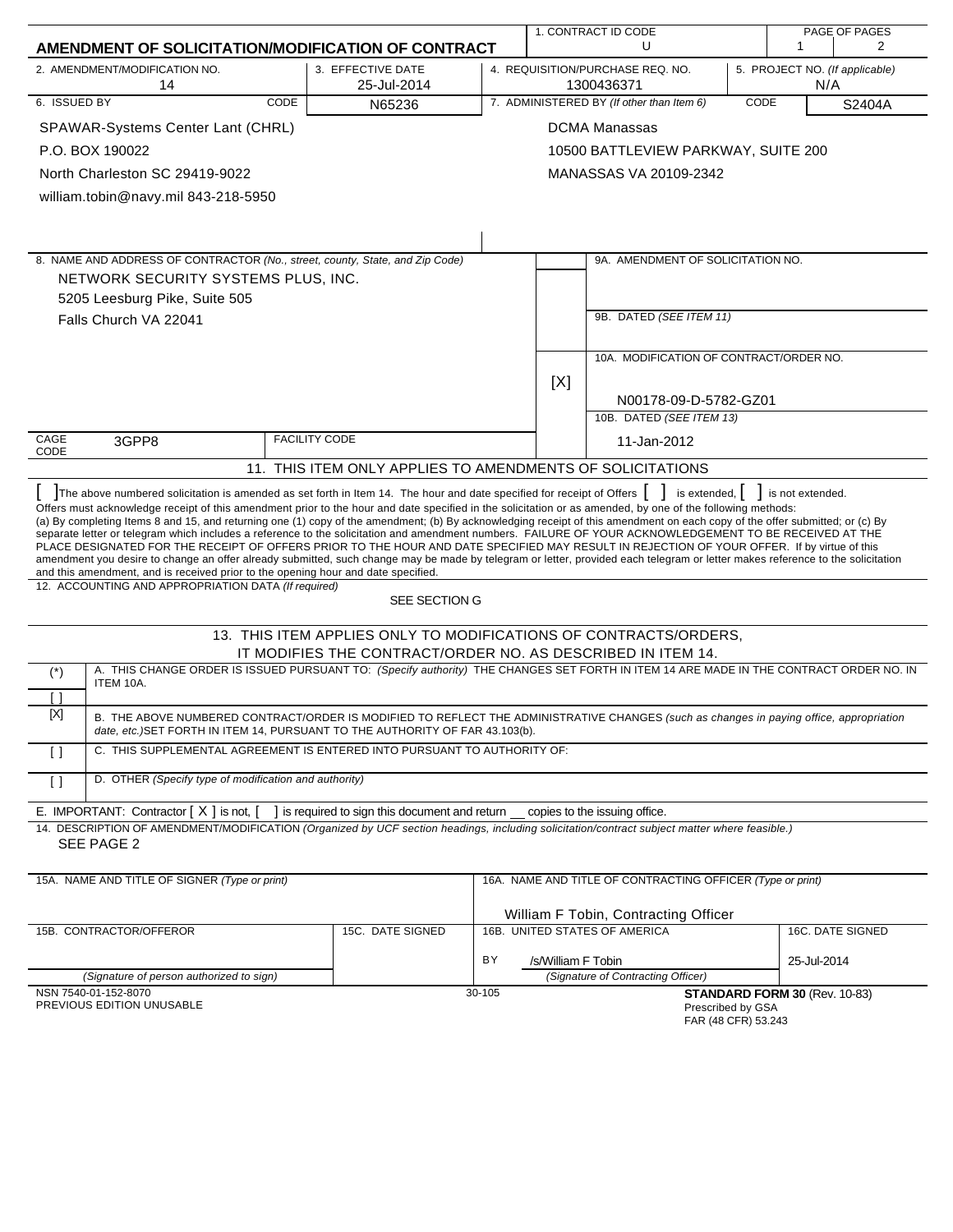| I CONTRACT NO.   | ' ORDER NO.<br>_IVERY<br>DELI | AMENDMENT/MODIFICATION NO. | <b>PAGE</b> | ' FINAL |
|------------------|-------------------------------|----------------------------|-------------|---------|
| N00178-09-D-5782 | GZ01                          |                            | 2 of 2      |         |

## **GENERAL INFORMATION**

The purpose of this modification is to add funding ... Accordingly, said Task Order is modified as follows: A conformed copy of this Task Order is attached to this modification for informational purposes only.

The Line of Accounting information is hereby changed as follows:

The total amount of funds obligated to the task is hereby increased from \$5,467,060.33 by \$533,000.00 to \$6,000,060.33.

| <b>CLIN/SLIN</b> | Type Of Fund | From $(\$)$ | By()       | To $($ )   |
|------------------|--------------|-------------|------------|------------|
| 400306           | O&MN,N       | 0.00        | 432,000.00 | 432,000.00 |
| 400307           | O&MN,N       | 0.00        | 100,000.00 | 100,000.00 |
| 600302           | O&MN,N       | 0.00        | 1,000.00   | 1,000.00   |

The total value of the order is hereby increased from \$24,459,081.00 by \$0.00 to \$24,459,081.00.

The Period of Performance of the following line items is hereby changed as follows: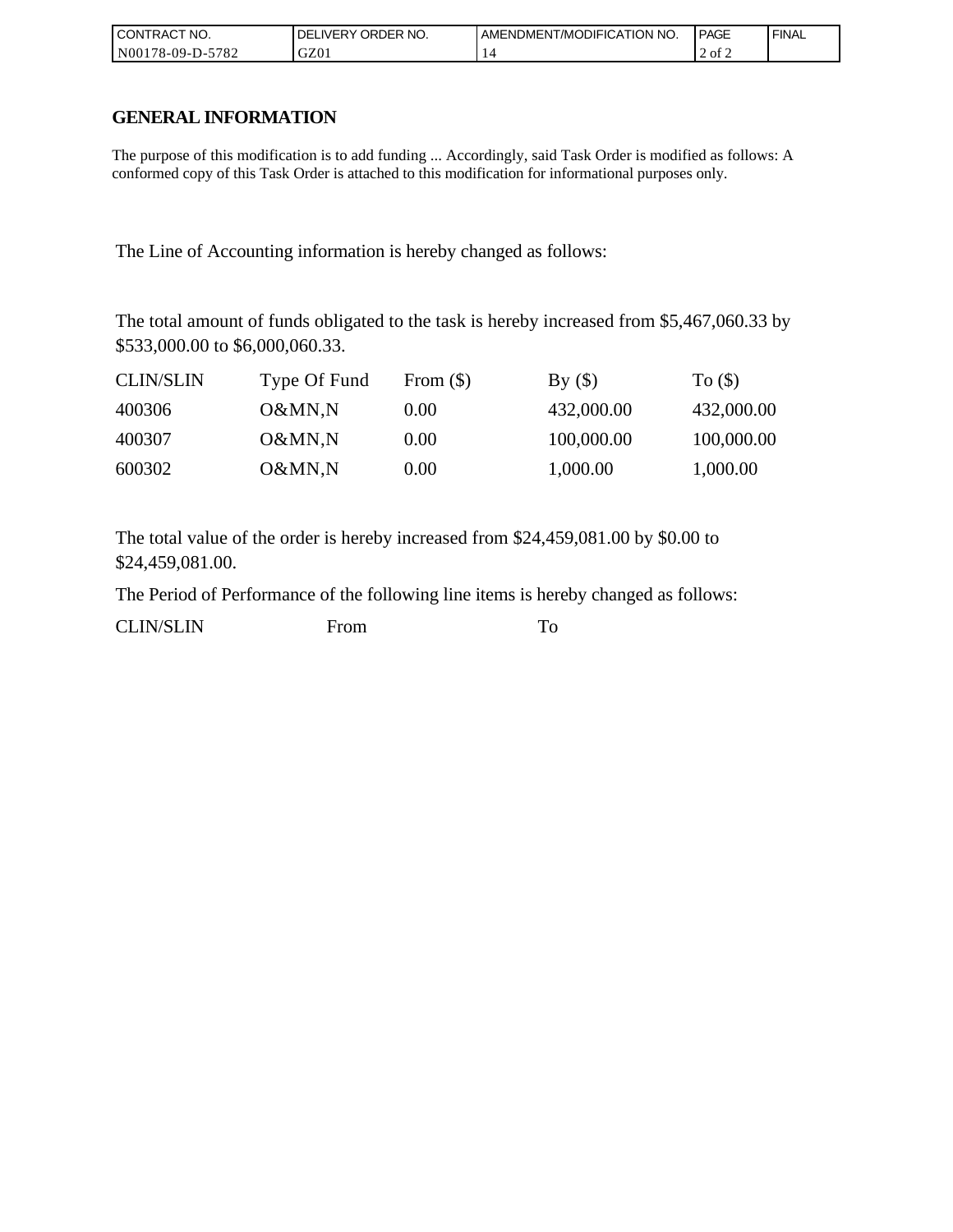| CT NO.<br>I CON'<br>I RAC | ORDER NO.<br><b>IVERY</b><br>י⊣נ، | I AMENDMENT/MODIFICATION NO. | <b>PAGE</b> | <b>FINAL</b> |
|---------------------------|-----------------------------------|------------------------------|-------------|--------------|
| 5782<br>N001<br>/8-09-D-′ | GZ01                              |                              | ΟĪ<br>-24   |              |

### **SECTION B SUPPLIES OR SERVICES AND PRICES**

CLIN - SUPPLIES OR SERVICES

```
For Cost Type Items:
```

| Item | PSC  | Supplies/Services                                          |          | Qty Unit Est. Cost                                | <b>Fixed Fee</b> | CPFF                                       |
|------|------|------------------------------------------------------------|----------|---------------------------------------------------|------------------|--------------------------------------------|
| 4001 | R425 | IA Support (Fund Type - TBD)                               |          | 1.0 LO \$7,328,169.00 \$319,542.00 \$7,647,711.00 |                  |                                            |
|      |      | 400101 R425 ACRN:AA PR 1300239279 (Fund Type -<br>OTHER)   |          |                                                   |                  |                                            |
|      |      | 400102 R425 ACRN:AB PR 1300286595 (Fund Type -<br>OTHER)   |          |                                                   |                  |                                            |
| 4002 |      | R425 IA Support (Fund Type - TBD)                          |          | 1.0 LO \$7,498,166.00 \$366,636.00 \$7,864,802.00 |                  |                                            |
|      |      | 400201 R425 ACRN: AC PR: 1300298860 (Fund Type -<br>OTHER) |          |                                                   |                  |                                            |
|      |      | 400202 R425 ACRN: AF PR: 1300319971 (Fund Type -<br>OTHER) |          |                                                   |                  |                                            |
|      |      | 400203 R425 ACRN: AE PR: 1300332147 (Fund Type -<br>OTHER) |          |                                                   |                  |                                            |
|      |      | 400204 R425 ACRN: AG PR: 1300354996 (Fund Type -<br>OTHER) |          |                                                   |                  |                                            |
|      |      | 400205 R425 ACRN: AH PR: 1300354996 (Fund Type -<br>OTHER) |          |                                                   |                  |                                            |
| 4003 |      | R425 IA Support (Fund Type - TBD)                          |          | 1.0 LO \$7,672,265.00 \$333,893.00 \$8,006,158.00 |                  |                                            |
|      |      | 400301 R425 ACRN: AJ PR: 1300373150 (Fund Type -<br>OTHER) |          |                                                   |                  |                                            |
|      |      | 400302 R425 ACRN: AK PR: 1300373150 (Fund Type -<br>OTHER) |          |                                                   |                  |                                            |
|      |      | 400303 R425 ACRN: AJ PR: 1300373150 (Fund Type -<br>OTHER) |          |                                                   |                  |                                            |
|      |      | 400304 R425 ACRN: AM PR: 1300394554 (Fund Type -<br>OTHER) |          |                                                   |                  |                                            |
|      |      | 400305 R425 ACRN AN PR 1300415544 (O&MN, N)                |          |                                                   |                  |                                            |
|      |      | 400306 R425 ACRN AP PR 1300436371 (O&MN, N)                |          |                                                   |                  |                                            |
|      |      | 400307 R425 ACRN AQ PR 1300436371 (O&MN, N)                |          |                                                   |                  |                                            |
| 4004 |      | R425 IA Support (Fund Type - TBD)                          | $1.0$ LO |                                                   |                  | \$7,850,571.00 \$341,316.00 \$8,191,887.00 |
|      |      | Option                                                     |          |                                                   |                  |                                            |
| 4005 |      | R425 IA Support (Fund Type - TBD)                          | $1.0$ LO |                                                   |                  | \$8,033,188.00 \$348,911.00 \$8,382,099.00 |
|      |      | Option                                                     |          |                                                   |                  |                                            |
|      |      |                                                            |          |                                                   |                  |                                            |

For ODC Items:

 $\overline{a}$ 

**Item PSC Supplies/Services Qty Unit Est. Cost**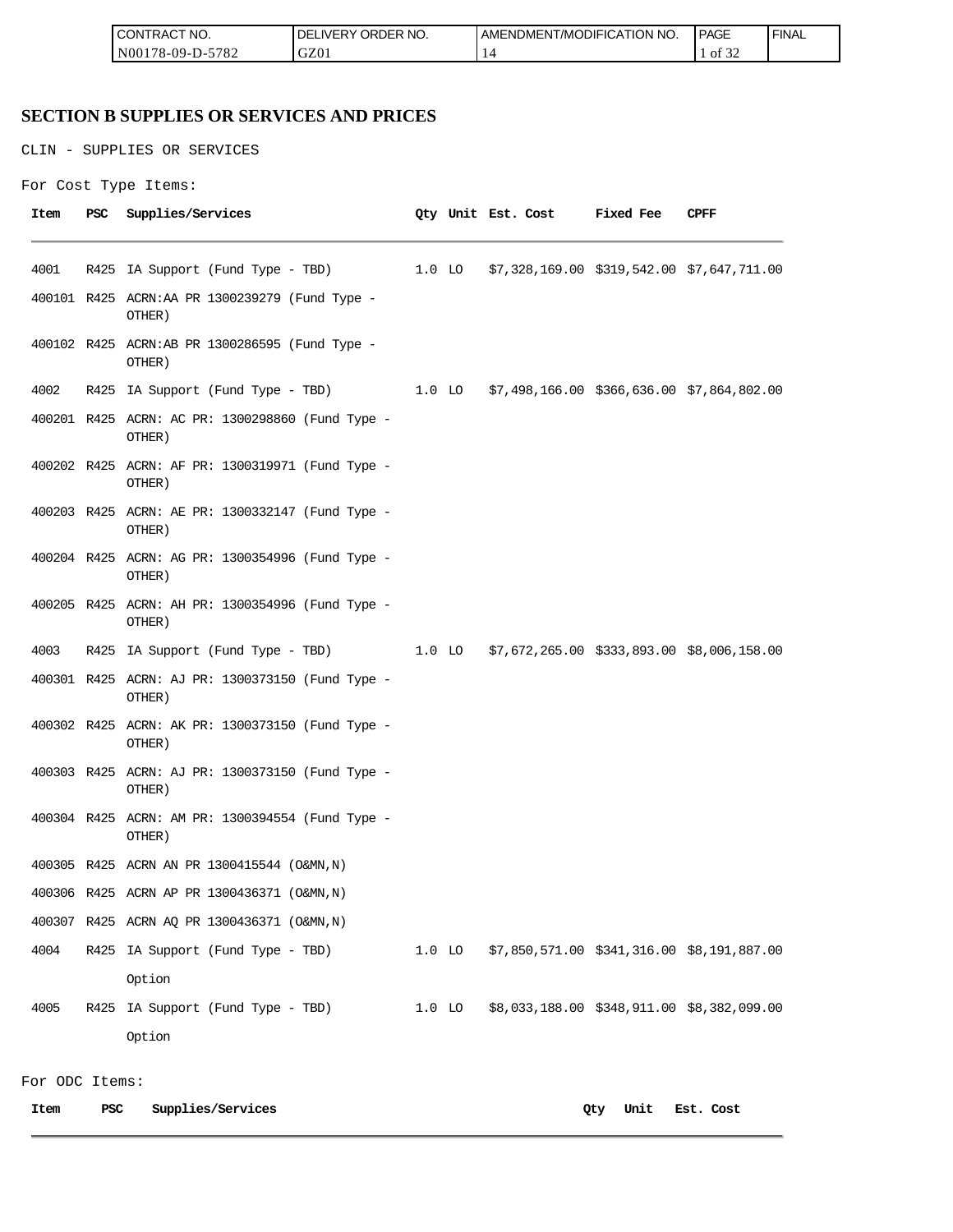|        |            | CONTRACT NO.<br>N00178-09-D-5782 | DELIVERY ORDER NO.<br>GZ01                  | AMENDMENT/MODIFICATION NO.<br>14 |     |      | PAGE<br>2 of 32 | <b>FINAL</b> |
|--------|------------|----------------------------------|---------------------------------------------|----------------------------------|-----|------|-----------------|--------------|
|        |            |                                  |                                             |                                  |     |      |                 |              |
| Item   | <b>PSC</b> | Supplies/Services                |                                             |                                  | Qty | Unit | Est. Cost       |              |
| 6001   | R425       | IA Support (Fund Type - TBD)     |                                             |                                  | 1.0 | LO   | \$313,470.00    |              |
| 600101 | R425       |                                  | ACRN: AB PR 1300286595 (Fund Type - OTHER)  |                                  |     |      |                 |              |
| 6002   | R425       | IA Support (Fund Type - TBD)     |                                             |                                  | 1.0 | LO   | \$313,470.00    |              |
| 600201 | R425       |                                  | ACRN: AC PR: 1300298860 (Fund Type - OTHER) |                                  |     |      |                 |              |
| 600202 | R425       |                                  | ACRN: AH PR: 1300354996 (Fund Type - OTHER) |                                  |     |      |                 |              |
| 6003   | R425       | IA Support (Fund Type - TBD)     |                                             |                                  | 1.0 | LO   | \$313,470.00    |              |
| 600301 | R425       |                                  | ACRN: AJ PR: 1300373150 (Fund Type - TBD)   |                                  |     |      |                 |              |
| 600302 | R425       | ACRN: AP PR:1300436371 (O&MN, N) |                                             |                                  |     |      |                 |              |
| 6004   | R425       | IA Support (Fund Type - TBD)     |                                             |                                  | 1.0 | LO   | \$313,470.00    |              |
|        |            | Option                           |                                             |                                  |     |      |                 |              |
| 6005   | R425       | IA Support (Fund Type - TBD)     |                                             |                                  | 1.0 | LO   | \$313,470.00    |              |
|        |            | Option                           |                                             |                                  |     |      |                 |              |

#### 5252.216-9204 LEVEL OF EFFORT--FEE ADJUSTMENT FORMULA (MAR 1994)

(a) Subject to the provisions of the "Limitation of Cost" or "Limitation of Funds" clause (whichever is applicable to this contract), it is hereby understood and agreed that the fixed fee is based upon the Contractor providing the following number of staff-hours of direct labor, hereinafter referred to as X, at the estimated cost and during the term of this contract specified elsewhere herein:

[Contractor shall insert number of estimated direct labor staff hours]

```
Total Staff-Hours (X)* Total Prime Staff-Hours Fixed Fee**
*(inclusive of Prime and any proposed Subcontractor(s))
Base Period _________ _________ ______
Option 1 _________ _________ _______
Option 2 _________ _________ _______
Option 3 _________ _________ _______
Option 4 _________ _________ _________
**Contractor is to identify basis for fixed fee amount: ___ Prime Hours Only ___ Total Staff-Hours
```
The Contractor agrees to provide the total level of effort specified above in performance of work described in Sections "B" and "C" of this contract.

(b) Of the total staff-hours of direct labor set forth above, it is estimated that \_\_ staff-hours are competitive time (uncompensated overtime). Competitive time (uncompensated overtime) is defined as hours provided by personnel in excess of 40 hours per week without additional compensation for such excess work. All other effort is defined as compensated effort. If no amount is indicated in the first sentence of this paragraph, competitive time (uncompensated overtime) effort performed by the contractor shall not be counted in fulfillment of the level of effort obligations under this contract.

(c) Effort performed in fulfilling the total level of effort obligations specified above shall only include effort performed in direct support of this contract and shall not include time and effort expended on such things as local travel from an employee's residence to their usual work location, uncompensated effort while on travel status, truncated lunch periods, or other time and effort which does not have a specific and direct contribution to the tasks described in Section B.

(d) It is understood and agreed that various conditions may exist prior to or upon expiration of the term of the contract, with regard to the expenditure of labor staff-hours and/or costs thereunder which may require adjustment to the aggregate fixed fee. The following actions shall be dictated by the existence of said conditions:

(1) If the Contractor has provided not more than 105% of X or not less than 95% of X, within the estimated cost, and at the term of the contract, then the fee shall remain as set forth in Section B.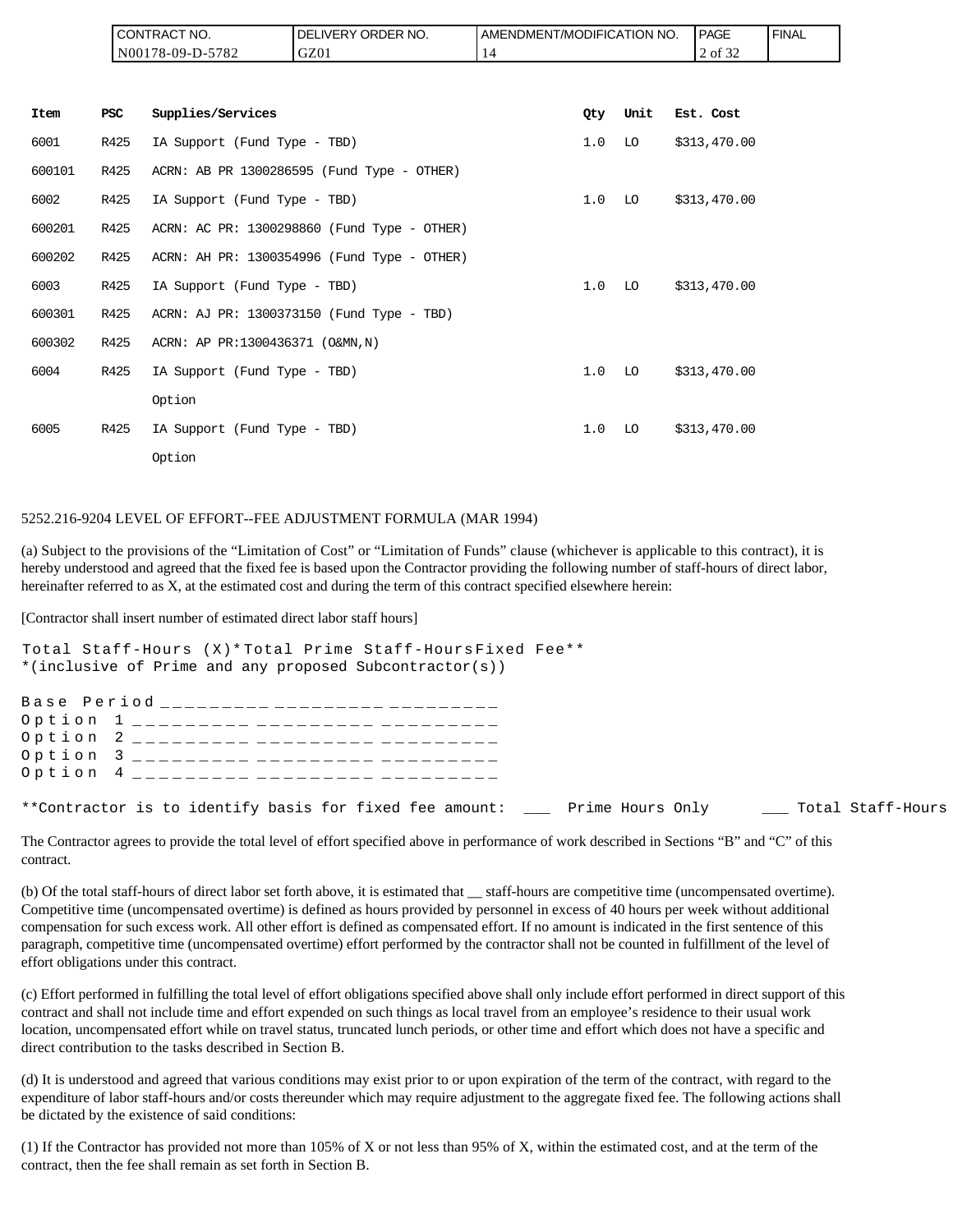| " NO.<br>I CON<br><b>ITRAC</b>          | NO.<br><b>ORDER</b><br><b>DELIVERY</b> | ATION NO.<br>AMENDMENT/MODIFICAT | <b>PAGE</b>                | <b>FINAL</b> |
|-----------------------------------------|----------------------------------------|----------------------------------|----------------------------|--------------|
| 5782<br>N <sub>00</sub><br>$178-09-D$ - | GZ01                                   |                                  | $\sim$ $\sim$<br>ΟĪ<br>-24 |              |

(2) If the Contractor has provided X-staff-hours, within the term, and has not exceeded the estimated cost then the Contracting Officer may require the Contractor to continue performance until the expiration of the term, or until the expenditure of the estimated cost of the contract except that, in the case of any items or tasks funded with O&MN funds, performance shall not extend beyond 30 September. In no event shall the Contractor be required to provide more than 105% of X within the term and estimated cost of this contract. The fee shall remain as set forth in Section B.

(3) If the Contractor expends the estimated cost of the contract, during the term of the contract and has provided less than X staff-hours, the Government may require the Contractor to continue performance, by providing cost growth funding, without adjusting the fixed fee, until such time as the Contractor has provided X staff-hours.

(4) If the Contracting Officer does not elect to exercise the Government's rights as set forth in paragraph  $(d)(2)$  and  $(d)(3)$  above, and the Contractor has not expended more than 95% of X staff-hours, the fixed fee shall be equitably adjusted downward to reflect the diminution of work. The total fee due the contractor shall be adjusted so as to be in direct proportion to the number of direct hours utilized in the same ration of fee to the estimated total hours then set forth in the contract.

(5) Nothing herein contained shall, in any way, abrogate the Contractor's responsibilities, and/or the Government's rights within the terms of the contract provision entitled "Limitation of Cost" or "Limitation of Funds" as they shall apply throughout the term of the contract, based upon the total amount of funding allotted to the contract during its specified term.

(e) Within 45 days after completion of the work under each separately identified period of performance hereunder, the Contractor shall submit the following information in writing to the Contracting Officer with copies to the cognizant Contract Administration Office and DCAA office to which vouchers are submitted:

(1) The total number of staff-hours of direct labor expended during the applicable period.

(2) A breakdown of this total showing the number of staff-hours expended in each direct labor classification and associated direct and indirect costs.

(3) A breakdown of other costs incurred.

(4) The Contractor's estimate of the total allowable cost incurred under the contract for the period.

In the case of a cost under-run, the Contractor shall submit the following information in addition to that required above:

(5) The amount by which the estimated cost of this contract may be reduced to recover excess funds and the total amount of staff-hours not expended, if any.

(6) A calculation of the appropriate fee reduction in accordance with this clause.

All submissions required by this paragraph shall separately identify subcontractor information, if any.

#### ADDITIONAL SLINS

Additional SLINs will be unilaterally created by the Contracting Officer during performance of this Task Order to accommodate the multiple types of funds that will be used under this order.

### LIMITATION OF LIABILITY – INCREMENTAL FUNDING

CLINs 4001 & 6001 are incrementally funded and the amount currently available for payment hereunder is limited to \$305,000.00. It is estimated that these funds will cover the cost of performance through 10 January 2013. Subject to the provisions of the clause entitled "Limitation of Funds" (APR 94) (FAR 52.232-22) of the general provisions of this contract, no legal liability on the part of the Government for payment in excess of \$305,000.00 shall arise unless additional funds are made available and are incorporated as a modification to the delivery order.

| <b>CLIN</b>  | <b>CPFF</b>  | THIS ACTION     | <b>CUMULATIVE</b> | <b>BALANCE</b> |
|--------------|--------------|-----------------|-------------------|----------------|
| 4001         | 7,647,711.00 | 270,000.00      | 295,000.00        | \$7,352,711.00 |
| 6001         | 313,470.00   | 10,000.00<br>\$ | 10,000.00         | 303,470.00     |
| <b>TOTAL</b> | 7,961,181.00 | 280,000.00      | 305,000.00        | \$7,656,181.00 |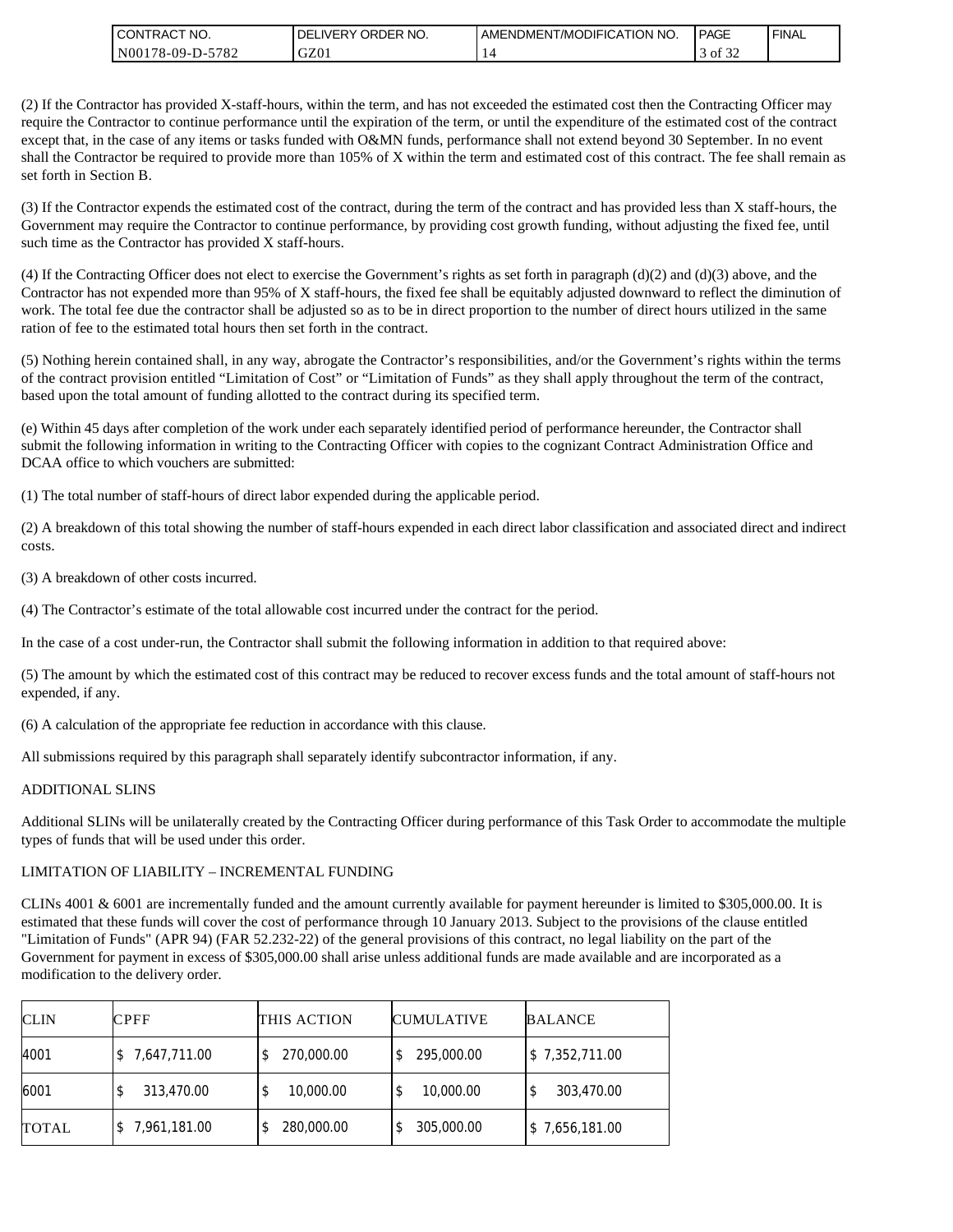| " NO.<br>I CON<br><b>'TRAC.</b>               | NO.<br><b>ORDER</b><br><b>DELIVERY</b> | ATION NO.<br>AMENDMENT/MODIFICAT | <b>PAGE</b>                | <b>FINAL</b> |
|-----------------------------------------------|----------------------------------------|----------------------------------|----------------------------|--------------|
| 5782<br>N <sub>00</sub><br>$178 - 09 - D - 0$ | GZ01                                   |                                  | $\sim$ $\sim$<br>Οİ<br>ے ر |              |

CLINs 4002 & 6002 are incrementally funded and the amount currently available for payment hereunder is limited to \$2,622,844.34. It is estimated that these funds will cover the cost of performance through 10 September 2013. Subject to the provisions of the clause entitled "Limitation of Funds" (APR 94) (FAR 52.232-22) of the general provisions of this contract, no legal liability on the part of the Government for payment in excess of \$2,622,844.34 shall arise unless additional funds are made available and are incorporated as a modification to the delivery order.

| <b>CLIN</b>  | <b>CPFF</b>       | THIS ACTION | <b>CUMULATIVE</b> | <b>BALANCE</b>     |
|--------------|-------------------|-------------|-------------------|--------------------|
| 4002         | 7,864,802.00<br>Φ | 0.00<br>S   | 2,597,844.34      | 5,266,957.66<br>Φ  |
| 6002         | 313,470.00<br>D   | S<br>0.00   | 25,000.00         | 288,470.00<br>\$   |
| <b>TOTAL</b> | 8,178,272.00<br>S | 0.00        | 2,622,844.34      | 5,555,427.66<br>\$ |

CLINs 4003 & 6003 are incrementally funded and the amount currently available for payment hereunder is limited to \$3,072,215.99. It is estimated that these funds will cover the cost of performance through 10 September 2014. Subject to the provisions of the clause entitled "Limitation of Funds" (APR 94) (FAR 52.232-22) of the general provisions of this contract, no legal liability on the part of the Government for payment in excess of \$3,072,215.99 shall arise unless additional funds are made available and are incorporated as a modification to the delivery order.

| CLIN  | CPFF         | THIS ACTION | <b>CUMULATIVE</b>  | <b>BALANCE</b>    |
|-------|--------------|-------------|--------------------|-------------------|
| 4003  | 8,006,158.00 | 532,000.00  | 3,062,000.00<br>Φ  | 4,944,158.00      |
| 6003  | 313,470.00   | 1,000.00    | 10,215.99<br>\$    | 303,254.01<br>◡   |
| TOTAL | 8,319,628.00 | 533,000.00  | 3,072,215.99<br>\$ | 5,247,412.01<br>Ψ |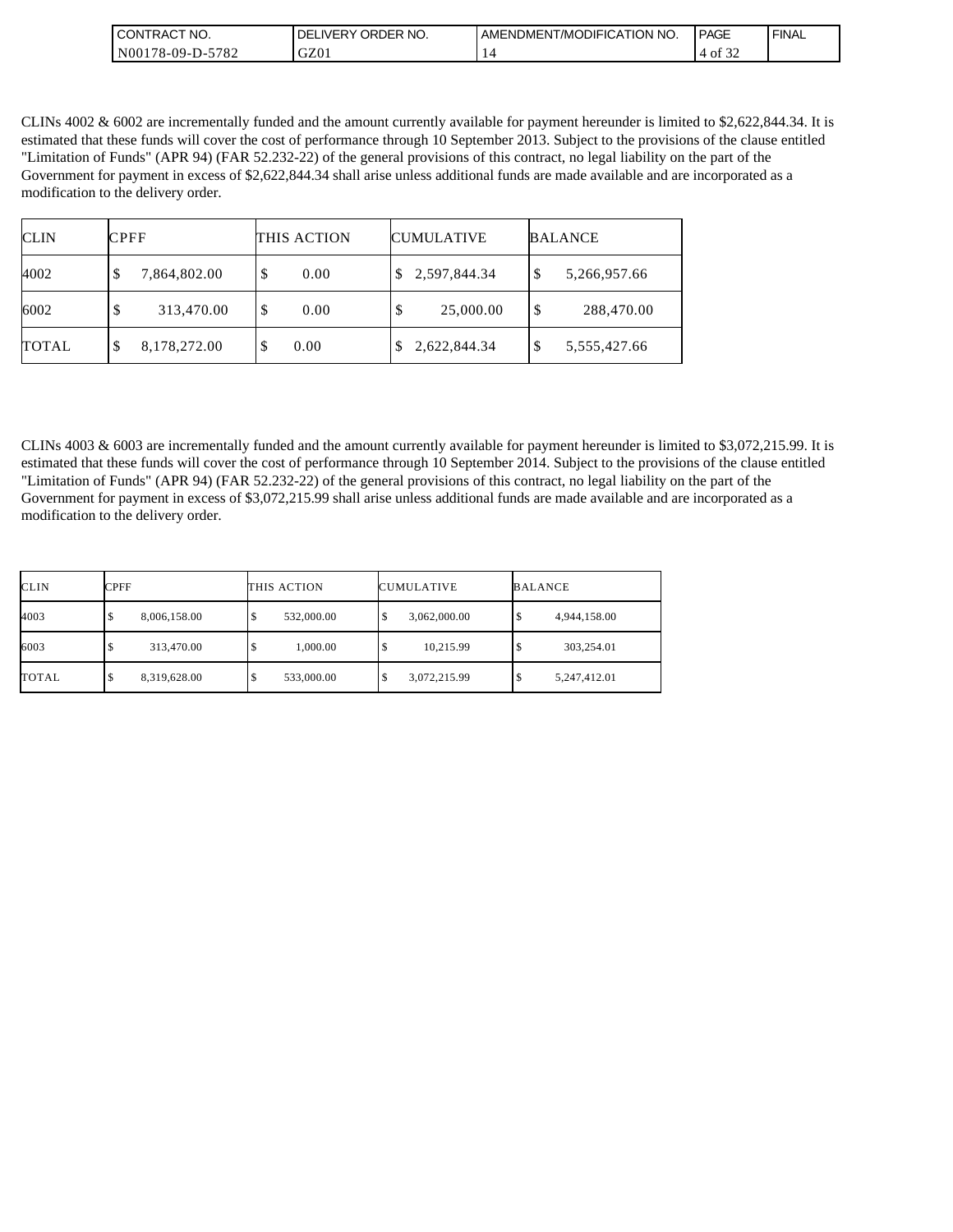| <b>CONTRACT NO.</b>    | NO.<br>' ORDER<br><b>DELIVERY</b> | AMENDMENT/MODIFICATION NO. | PAGE                   | ' FINAL |
|------------------------|-----------------------------------|----------------------------|------------------------|---------|
| N00178-09-D-5<br>-5782 | GZ01                              |                            | $\sim$ $\sim$<br>of 32 |         |

## **SECTION C DESCRIPTIONS AND SPECIFICATIONS**

C-302 SPECIFICATIONS/STATEMENT OF WORK (DEC 1998)

Work under this contract shall be performed in accordance with the following Performance Work Statement (PWS):

### **Section C - Performance Work Statement (PWS)**

SPAWARSYSCEN-CHARLESTON, Code 582V0, Information Assurance (IA), IA Mitigation, Certification and Accreditation (C&A), and Information Assurance Vulnerability Management (IAVM)

### **1.0 INTRODUCTION**

The Space and Naval Warfare Systems Center (SPAWARSYSCEN) Atlantic; Network Security Implementation Branch, Code 582V0, is providing Network Security Engineering Support Services in support of Navy Medicine and Federal Health Systems as it pertains to information assurance for Navy Medicine's Military Treatment Facilities (MTF), Dental clinics worldwide, and Federal Health agencies.

### **2.0 BACKGROUND**

The task will support the continued Information Assurance initiatives within Navy Medicine and Federal Health agencies, and provide support to the Information Management and Information Technology (IM/IT) execution agent. SSC Atlantic will execute all aspects of Information Assurance for Navy Medicine and Federal Health agencies to ensure compliance with Federal, Department of Defense (DoD), and Department of Navy (DoN) regulations and policies.

### **3.0 SCOPE**

The objective of this Task Order is to provide support in the conduct of Information Assurance (IA), IA Mitigation, Certification and Accreditation (C&A), and Information Assurance Vulnerability Management (IAVM) to support the mission of Navy Medical and Federal Health systems at locations throughout the CONUS and OCONUS areas as well as incorporate the evaluation of the current IA and security posture of Navy Medical and Federal Health Systems facilities. The range of this support would span subject matter expertise to administrative support/graphic services with skill sets and experience that match Code 582V0's need to comply with and respond to requirements including current, updated program plans and documentation, current and accurate requirements definition, alternative approaches for fielding, migrating, staging and supporting systems, site management, adherence to standards, specifications and best practices, mitigation of risks, addressing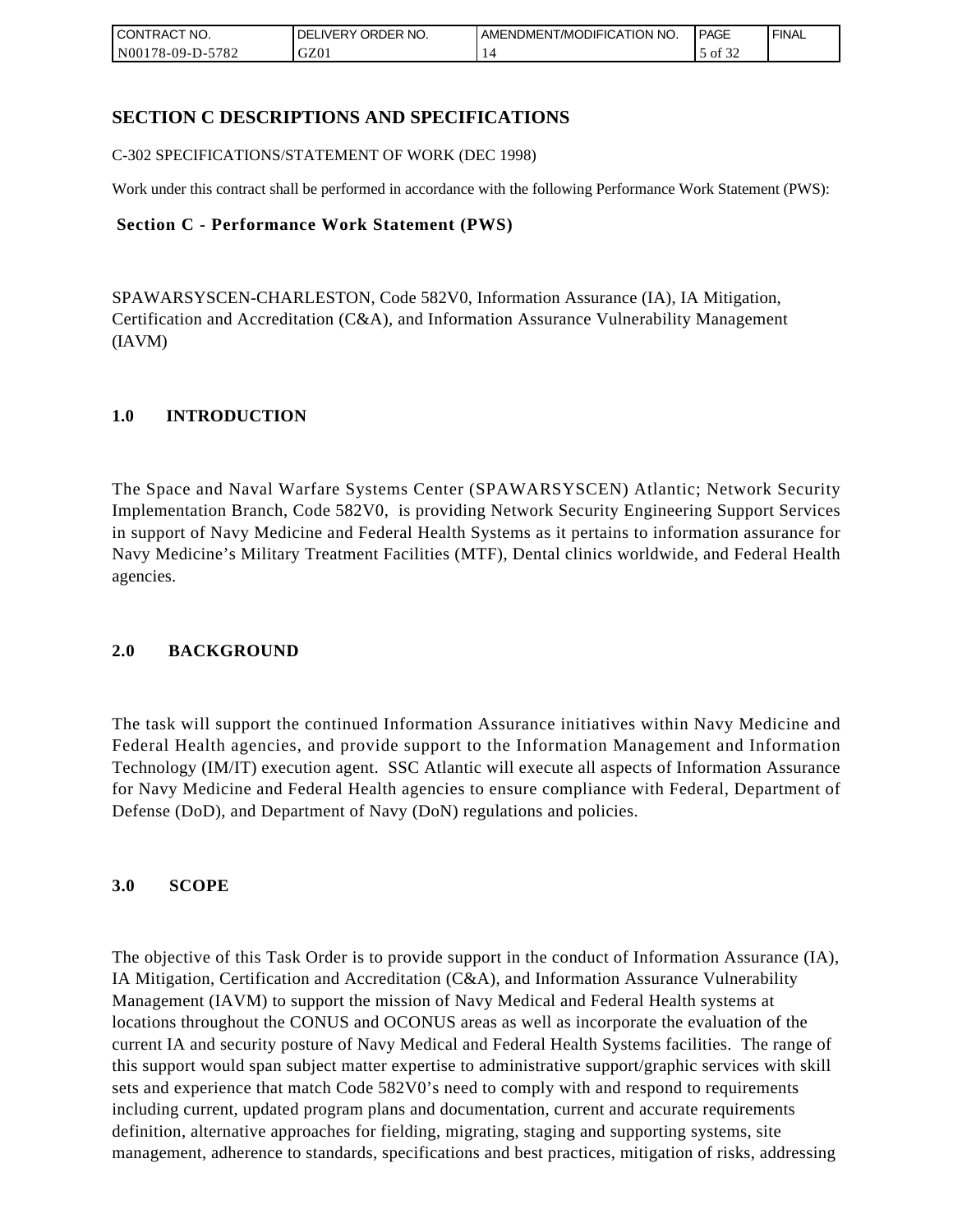| I CONTRACT NO.   | ORDER NO.<br>DELIVERY | I AMENDMENT/MODIFICATION NO. | <b>PAGE</b>        | ' FINAL |
|------------------|-----------------------|------------------------------|--------------------|---------|
| N00178-09-D-5782 | GZ01                  |                              | 0.22<br>ΟĪ<br>یے ر |         |

issues and performing all Program and Project functions necessary to achieve the strategic goalds and objectives of SPAWAR's customers.

## **4.0 PLACE OF PERFORMANCE**

Work shall be performed at the SPAWARSYSCEN, Atlantic and in each of the following location(s):

- a. Contractor's Facility
- b. Bethesda, MD
- c. San Diego, CA
- d. New Orleans, LA
- e. NH Camp Pendleton, Ocean Side, CA
- f. NH Oak Harbor, WA
- g. NH Corpus Christi, TX
- h. NH Rota, Spain
- i. NH Guam
- j. NH Guantanamo Bay (Cuba)
- k. NH Cherry Point, NC
- l. NH Bremeerton, (Washington)
- m. NH Lemoore, CA
- n. NH Sigonella, Italy
- o. NH Napes, Italy
- p. NH Okinawa, Japan
- q. NH Pensacola, FL
- r. NH 29 Palms, CA
- s. NNMC Bethesda, Maryland
- t. NH Yokosuka, Japan
- u. NAMRU Jakarta (Indonesia)
- v. NAMR:U Cairo (Egypt)
- w. NH Pearl Harbor (Honolulu)
- x. NAMRU Lima (Peru)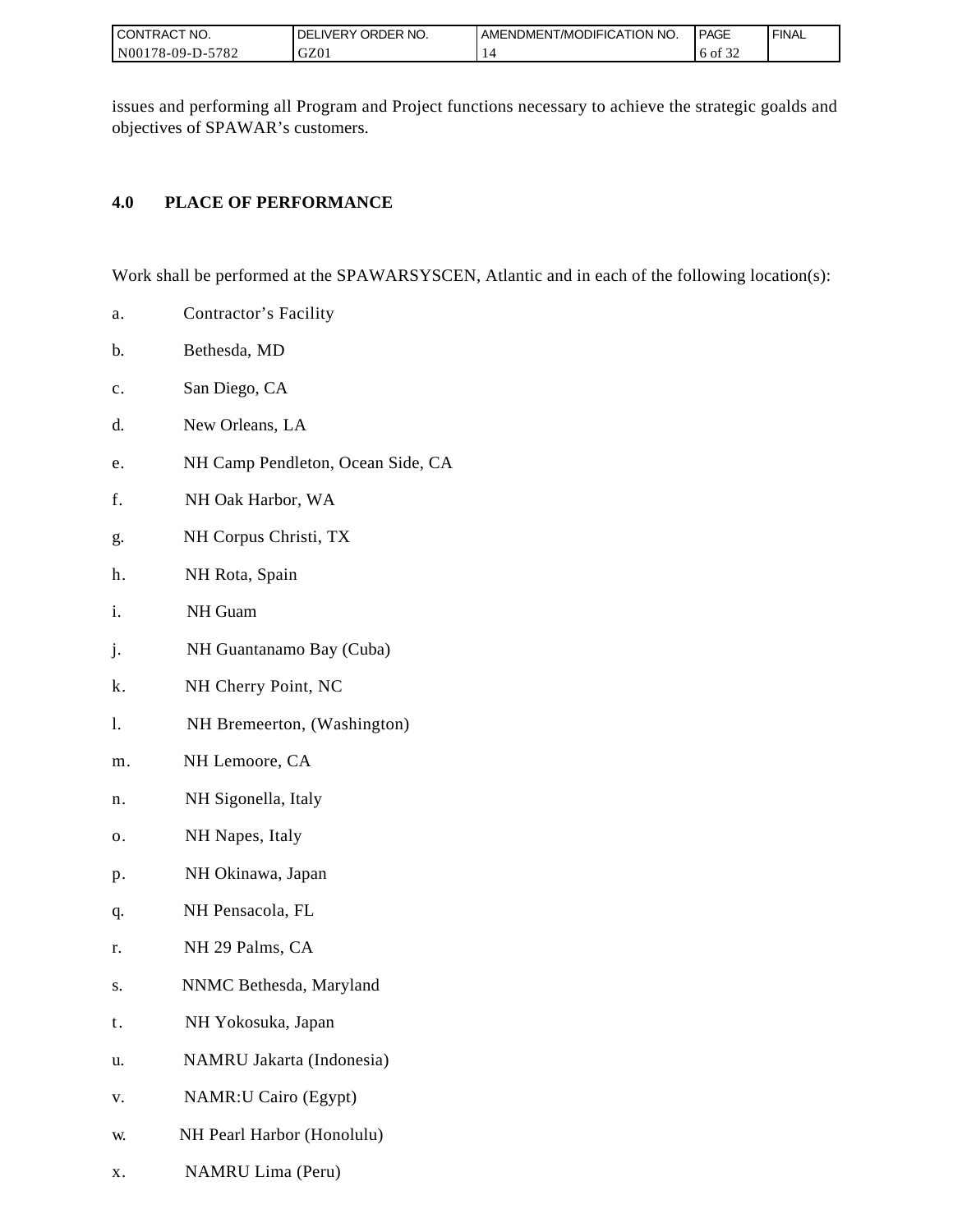| <b>CONTRACT NO.</b>    | NO.<br>' ORDER<br><b>DELIVERY</b> | AMENDMENT/MODIFICATION NO. | PAGE                              | ' FINAL |
|------------------------|-----------------------------------|----------------------------|-----------------------------------|---------|
| N00178-09-D-5<br>-5782 | GZ01                              |                            | $\sim$ $\sim$ $\sim$<br>οt<br>ے ر |         |

## **5.0 APPLICABLE DIRECTIVES / REFERENCES**

The Contractor shall adhere to the following documents in accordance with paragraph 8.0, Performance Requirements.

| <b>Document Type</b> | No./Version | <b>Title</b>                  | Date           |
|----------------------|-------------|-------------------------------|----------------|
| DoD Directive        |             | <b>Information Assurance</b>  | $10-24-2002$   |
| 8500.1               |             | (IA)                          |                |
| DoD Instruction      |             | <b>Information Assurance</b>  | $2 - 6 - 2003$ |
| 8500.2               |             | (IA) Implementation for       |                |
|                      |             | Automated                     |                |
|                      |             | Information<br><b>Systems</b> |                |
| DoD Regulation       |             | DoD Personnel Security        | 1-1987         |
| 5200.2-R             |             | Program                       |                |
| <b>SECNAVINST</b>    |             | Department of the Navy        | 3/10/1999      |
| 5510.30A             |             | <b>Personnel Security</b>     |                |
|                      |             | Program                       |                |
| <b>SECNAVINST</b>    |             | Department of the Navy        | 3/17/1999      |
| 5510.36              |             | <b>Information Security</b>   |                |
|                      |             | Program (ISP)                 |                |

## **6.0 SECURITY and TRAINING SUPPORT**

SSC-A contractor personnel will have the appropriate clearances required for access to classified data as required. Prior to starting work on the task, SSC-A contractor personnel will have a minimum of an interim Secret Security Clearance granted by the Defense Industrial Security Clearance Office (DISCO) and will comply with IT access authorization requirements. In addition, SSC-A contractor personnel will possess the appropriate IT level of access for the required task and position assignment. SSC-A contractor personnel shall handle and safeguard any unclassified but sensitive and classified information in accordance with appropriate Department of Defense security regulations.

The Project Engineer shall determine if the appropriate IT Position Category has been assigned to the respective contractor personnel and inform the contractor of that determination based on the following criteria:

IT-1 Position - Positions in which the incumbent is responsible for the planning, direction, and implementation of a computer security program; major responsibility for the direction, planning and design of a computer system, including the hardware and software; or, can access a system during the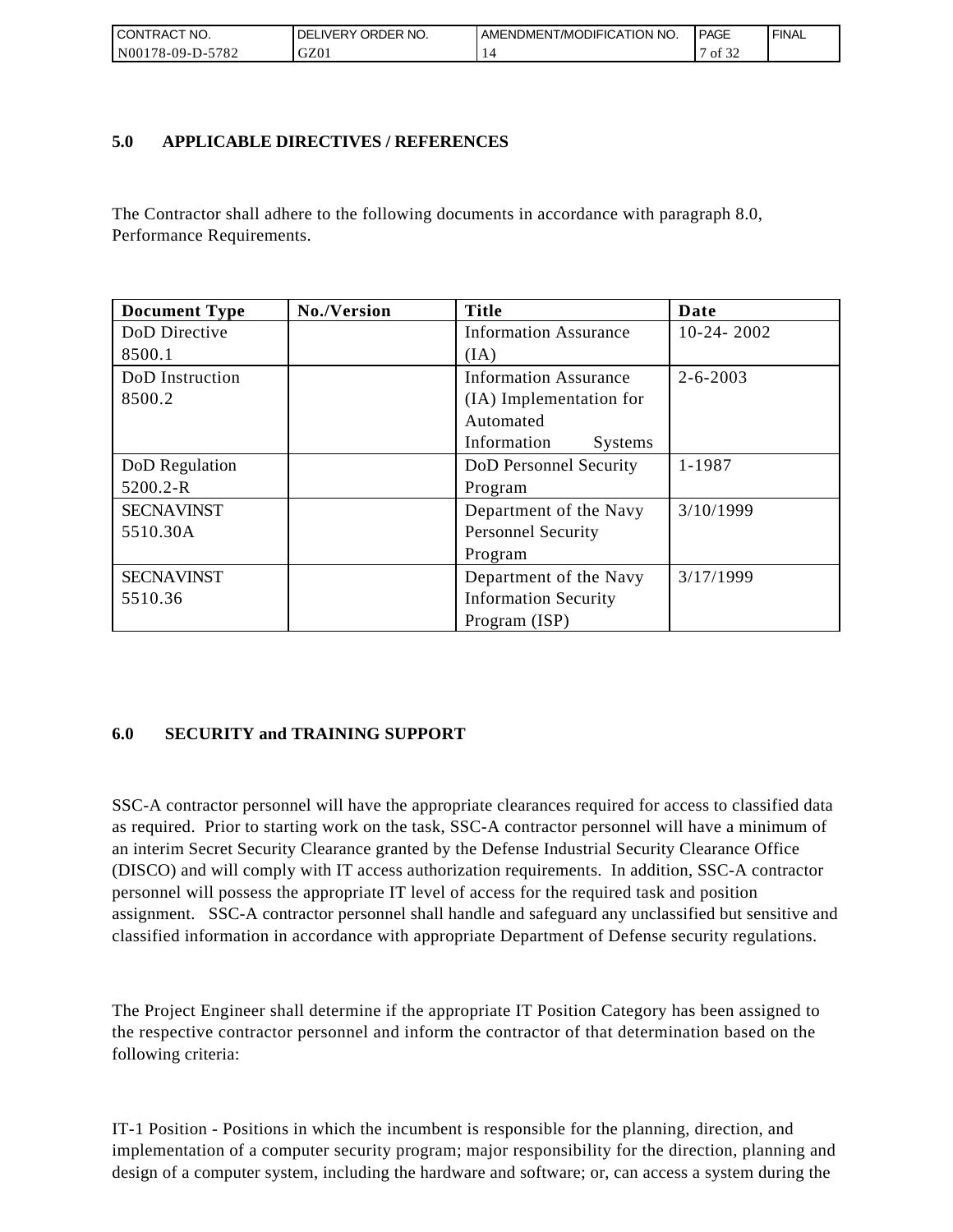| I CONTRACT NO.   | ' ORDER NO.<br><b>DELIVERY</b> | AMENDMENT/MODIFICATION NO. | PAGE            | ' FINAL |
|------------------|--------------------------------|----------------------------|-----------------|---------|
| N00178-09-D-5782 | GZ0 <sub>1</sub>               |                            | 0.22<br>8 of 32 |         |

operation or maintenance in such a way, and with a relatively high risk for causing grave damage, or realize a significant personal gain. Personnel whose duties meet the criteria for IT-1 Position designation require a favorably adjudicated Single Scope Background Investigation (SSBI) or SSBI Periodic Reinvestigation (SSBI-PR). The SSBI or SSBI-PR shall be updated a minimum of every 5 years.

IT-II Position - Positions in which the incumbent is responsible for the direction, planning, design, operation, or maintenance of a computer system, and whose work is technically reviewed by a higher authority at the IT-II Position level to insure the integrity of the system. Personnel whose duties meet the criteria for an IT-II Position require a favorably adjudicated National Agency Check (NAC).

IT-III Position - All other positions involved in computer activities. Incumbent in this position has non-privileged access to one or more DoD information systems/applications or database to which they are authorized access. Personnel whose duties meet the criteria for an IT-III Position designation require a favorably adjudicated NAC.

Contractor's request for visit authorization shall be submitted in the appropriate format and coordinated with the SSC-C Project Office.

# **6.1 Personnel Common Access Card (CAC) and PKI Requirements**

SSC-A contractor personnel are required to obtain a Common Access Card (CAC) with PKI for access to Department of Defense facilities (CONUS and OCONUS) and websites. In addition, a hardware solution to securely read the card via a personal computer, and approved software for reading the CAC (ex. ActiveGold) is required.

## **6.2 Personnel Supporting Information Assurance (IA) functions**

In accordance with clause 252.239-7001, Contractor personnel supporting Information Assurance (IA) functions shall be appropriately trained and certified prior to being engaged in IA related work. IA Personnel shall be in full compliance with DoD 8570.01-M, Information Assurance Workforce Improvement Program (PWS ref 2.1.\$) and DoDD 8570.1, IA Training, Certification, and Workforce Management (PWS ref 2.1.\$). This includes personnel training being certified/accredited at the appropriate levels of IAT I-III and IAM I-III. This will be verified by the contracting officer who will ensure that contractor personnel are entered in to the Defense Eligibility Enrollment System (DEERS) or other appropriate database. The contractor shall also provide the requested mix of labor categories pertaining to IA applicable tasks as directed by the PCO or Task Order in support of IA training requirements. Contractor personnel not certified within 6 months of assignment of IA duties or who fails to maintain their certified status will not be permitted to carry out the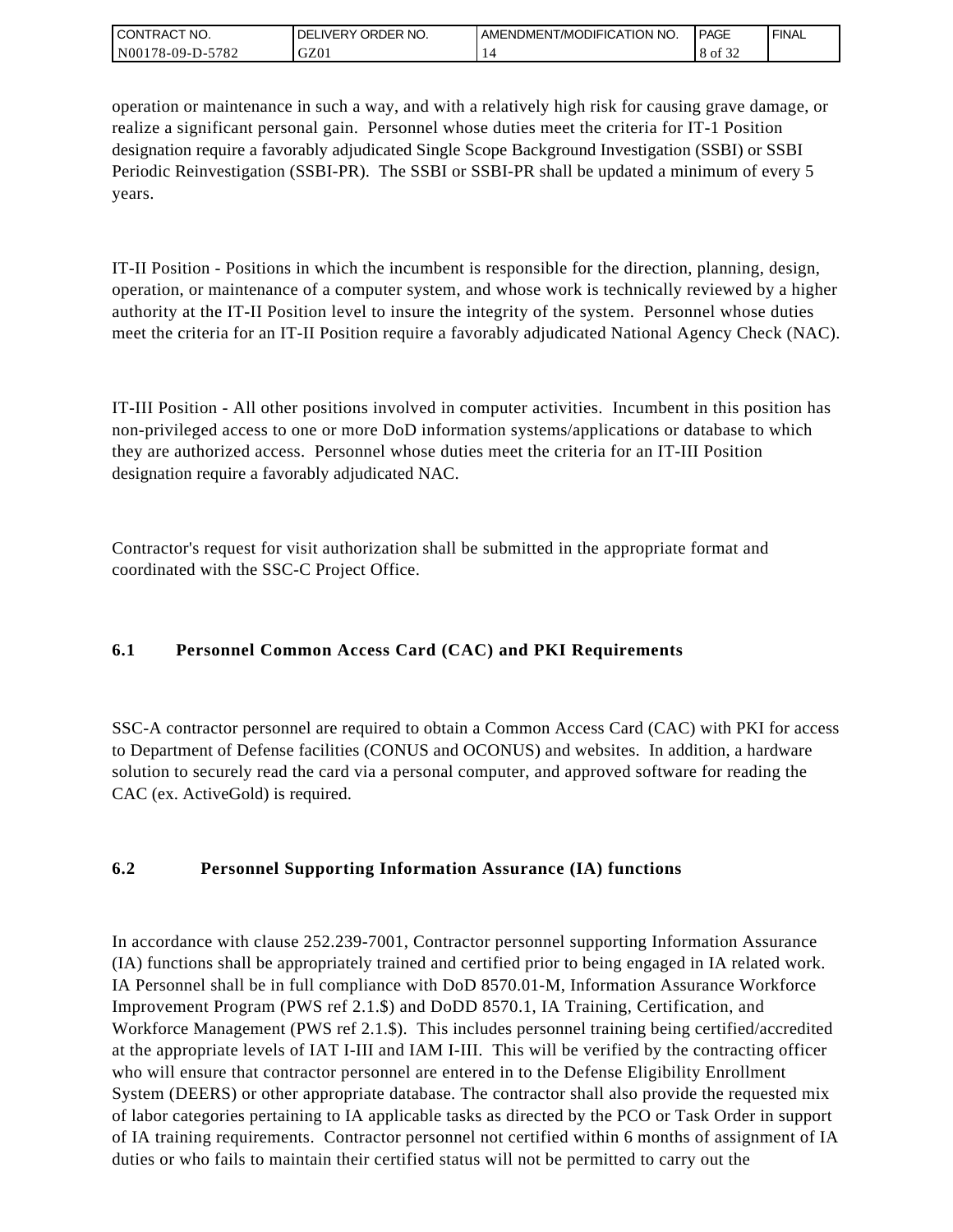| I CONTRACT NO.         | ORDER<br>NO.<br><b>DELIVERY</b> | AMENDMENT/MODIFICATION NO. | <b>PAGE</b>         | ' FINAL |
|------------------------|---------------------------------|----------------------------|---------------------|---------|
| N00178-09-D-5<br>-5782 | GZ01                            |                            | 0.25<br>$9$ of $34$ |         |

responsibilities of the position, and shall be replaced with personnel that meet the minimum certification requirements as mandated above.

## **7.0 CONTRACTING OFFICER'S REPRESENTATIVE (COR)**

The COR for this task order is Philip A. Middleton, Code 58210, [philip.a.middleton@navy.mil](mailto:cphilip.a.middleton@navy.mil), (843) 218-3331.

## **8.0 PERFORMANCE REQUIREMENTS**

The contractor shall provide support to SPAWARSYSCEN Atlantic in conducting Information Assurance (IA), IA Mitigation, Certification and Accreditation (C&A), and Information Assurance Vulnerability Management (IAVM) to support the mission of Navy Medical and Federal Health agencies at locations throughout the CONUS and OCONUS areas as well as incorporate the evaluation of the current IA and security posture of Navy Medical and Federal Health facilities in accordance with DoD 8500.1 and 8500.2. The contractor shall provide support to SPAWAR Atlantic in the conduct of Certification and Accreditation (C&A) efforts to support the mission of Navy Medical and Federal Health systems. The contractor shall also assist in prioritizing short and long term initiatives considering strategic planning alignment, budget, and available funding.

In the performance of this work, the contractor will be required to utilize a government provided XenClient computing platform image [\(http://www.citrix.com/products/xenclient/how-it-works/specifications.html\)](http://www.citrix.com/products/xenclient/how-it-works/specifications.html).

## **8.1 Sub-Task 1. Project Management Support**

8.1.1 The contractor shall provide support to SPAWAR Atlantic in the conduct of Information Assurance (IA), IA Mitigation, Certification and Accreditation (C&A), Navy Medicine Network Operations Center (NOC) and Information Assurance Vulnerability Management (IAVM).

8.1.2 The contractor shall appoint a program manager specifically charted with the responsibility of interfacing with the Government on all matters pertaining to this Performance Work Statement. The Program Manager shall direct the contractor's effort through the company's internal management system that shall provide project progress visibility to assure on-time completion of contract requirements. The contractor shall also use best industry practices including ISO/IEC 15288 for System life cycle processes and ISO/IEC 12207 for Software life cycle processes. This shall include providing technical program and project management support that will mitigate the risks to successful program and compliance with SSC Atlantic's Capability Maturity Model Integration (CMMI) Engineering Process Office (EPO) program. The contractor as part of a team will support projects at SPAWAR Atlantic at CMMI Level III. The contractor will be required to utilize the processes and procedures already established for the project and the CMMI program, and deliver products that are compliant with the aforementioned processes and procedures. These tasks require the contractor to research and analyze technical and management information and data, costs, performance trends, and project progress based on earned value management (EVM). The contractor shall participate in design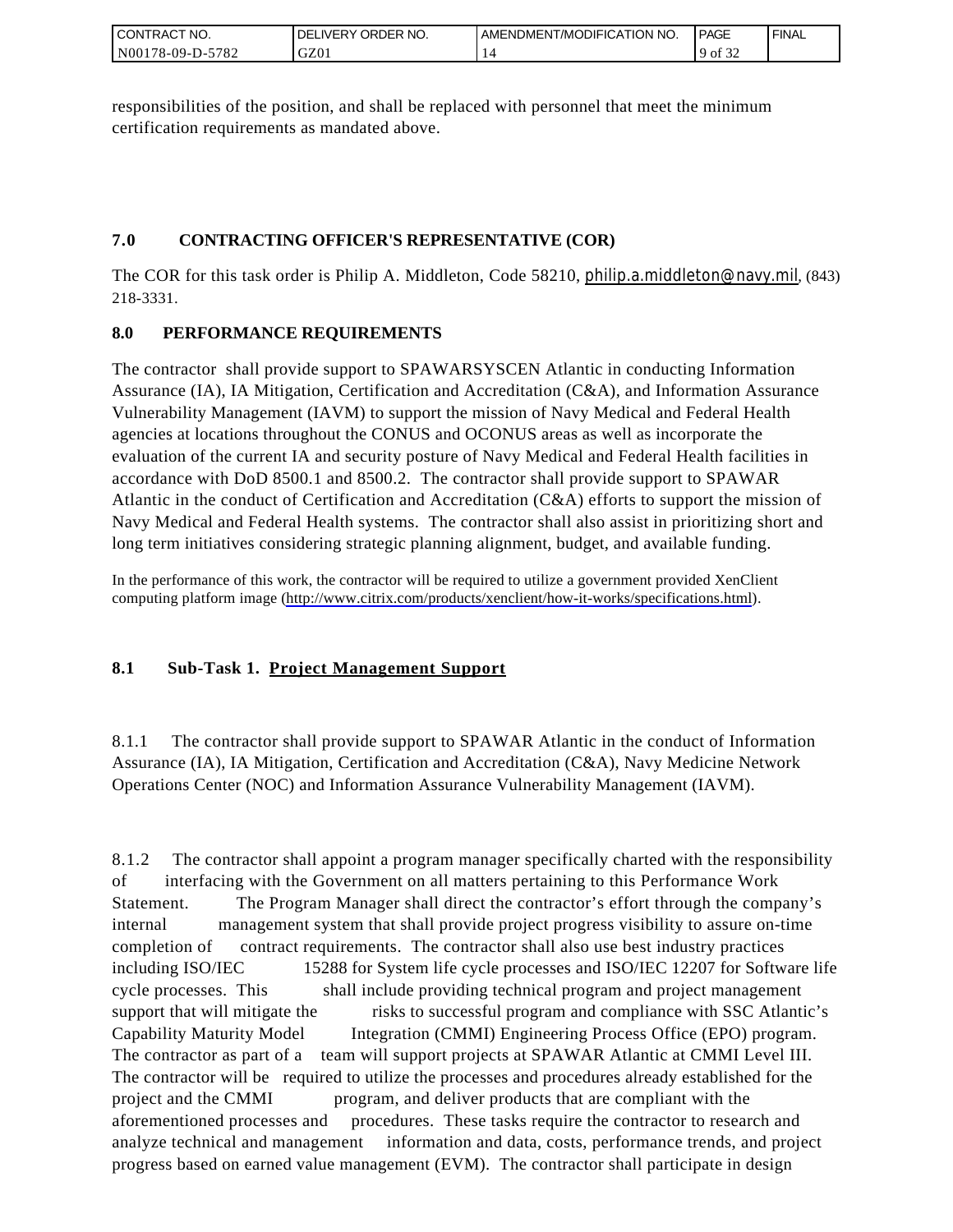| I CONTRACT NO.   | ' ORDER NO.<br><b>DELIVERY</b> | I AMENDMENT/MODIFICATION NO. | <b>PAGE</b>         | ' FINAL |
|------------------|--------------------------------|------------------------------|---------------------|---------|
| N00178-09-D-5782 | GZ0                            |                              | 0.22<br>10<br>of 32 |         |

reviews, technical reviews, audits and discussions, and shall provide SPAWAR Atlantic with management status reports that will be updated and delivered on a weekly/monthly basis, or as required.

## **8.2 Sub-Task 2. Facilitation**

8.2.1 The contractor shall assist in planning, coordinating, and facilitating meetings with the principals, develop material to support the meetings, and ensure all action items are tracked through completion. Meetings shall be held weekly unless otherwise directed.

## **8.3 Sub-Task 3. SCTS Deployment Support**

8.3.1 The contractor shall conduct the installation of the JTF/GNO mandated SCTS system to support the IAVM program at locations throughout the CONUS and OCONUS areas.

## **8.4 Sub-Task 4. Network Device Hardening Analysis**

8.4.1 The contractor shall provide assistance in the management of the network perimeter improvement by ensuring that approved policies are implemented and controlled at the Outside Security Screening Router (OSSR) ACL, Firewall ruleset, and IPSs. This will ensure that only approved Ports, Protocols, Services (PPS) necessary to do business are opened.

## **8.5 Sub-Task 5. Site Network IA Assessment Support**

8.5.1 The contractor shall provide support to SPAWAR Atlantic in the conduct of IA Tiger Team efforts at locations throughout the CONUS and OCONUS areas. These Tiger Team efforts would incorporate the evaluation of the current IA and security posture of these facilities. Final reports would be generated and delivered to SPAWAR Atlantic to support mitigation efforts and the development of an overall IA strategy.

## **8.6 Sub-Task 6. Site Network Remediation and Mitigation support**

8.6.1 The contractor shall conduct the mitigation efforts at locations throughout the CONUS and OCONUS areas. These efforts will incorporate the evaluation of the current IA and security posture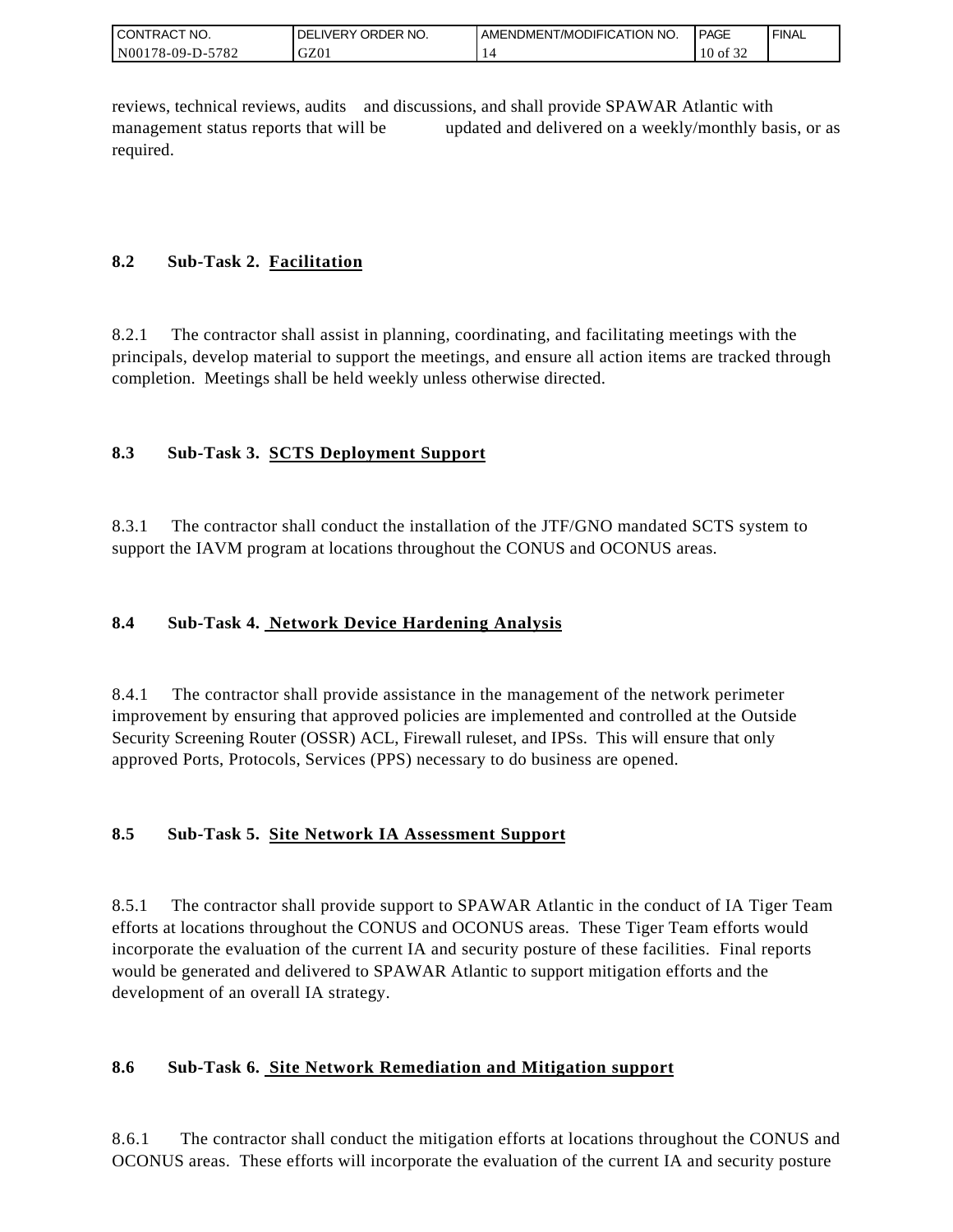| I CONTRACT NO.         | NO.<br>ORDER <sup>'</sup><br><b>DELIVERY</b> | AMENDMENT/MODIFICATION NO. | PAGE  | ' FINAL |
|------------------------|----------------------------------------------|----------------------------|-------|---------|
| N001<br>)178-09-D-5782 | GZ01                                         |                            | of 32 |         |

of these facilities in accordance with 8500.1 and 8500.2. Also provide final reports to SPAWAR Atlantic that can assist in the development of an overall Enterprise mitigation strategy.

## **8.7 Sub-Task 7. Program of Record and Site Certification and Accreditation Packages**

8.7.1 The contractor shall provide support to SPAWAR Atlantic in the conduct of Certification and Accreditation (C&A) efforts. These efforts would be in accordance with Navy Medical and Federal Health systems IA documentation at various locations throughout the CONUS and OCONUS areas, as required.

## **8.8 Sub-Task 8. Navy Medicine Network Operations Center Support**

8.8.1 The contractor shall provide support to SPAWAR Atlantic in the 24 x 7 x 365 operations of the Navy Medicine Operations Center. These efforts will incorporate IA, router analysis, firewall analysis, and IAVA compliance.

### **9.0 GOVERNMENT FURNISHED INFORMATION**

The government will furnish a XenClient software image for contractor use when working on government networks

### **10.0 GOVERNMENT FURNISHED MATERIAL**

Not Applicable

### **11.0 GOVERNMENT FURNISHED EQUIPMENT**

Not Applicable

### **12.0 CONTRACTOR FURNISHED MATERIAL**

Miscellaneous Other Direct Costs (ODCs) such as FedEx shipping.

### **13.0 CONTRACTOR FURNISHED EQUIPMENT**

Not Applicable

### **14.0 TRAVEL REQUIREMENTS**

CONTRACT NO.<br>
NO0178-09-D-5<br>
SONTRACT NO.<br>
NO0178-09-D-5<br>
Of these facilit<br>
Atlantic that of<br>
8.7. Sub-T<br>
8.7. Sub-T<br>
8.8. Sub-T<br>
8.8. Sub-T<br>
8.8. Sub-T<br>
8.8. Sub-T<br>
8.8. Sub-T<br>
9.0 GOVEF<br>
The governmen<br>
10.0 GOVEF<br>
Not Ap When it becomes necessary for the contractor to travel, the contractor shall submit a request, via email, to the SPAWARSYSCEN Atlantic Task Order Manager seeking approval to travel before initiating any travel plans. All travel claims shall make reference to the e-mail, letter or phone call that granted approval. Failure to gain prior approval may result in disallowance of invoiced travel claims. Emergent travel as directed by the Project Engineer for upgrade support and engineering solutions provided efforts are fair and reasonable and in accordance with the Joint Travel Regulations.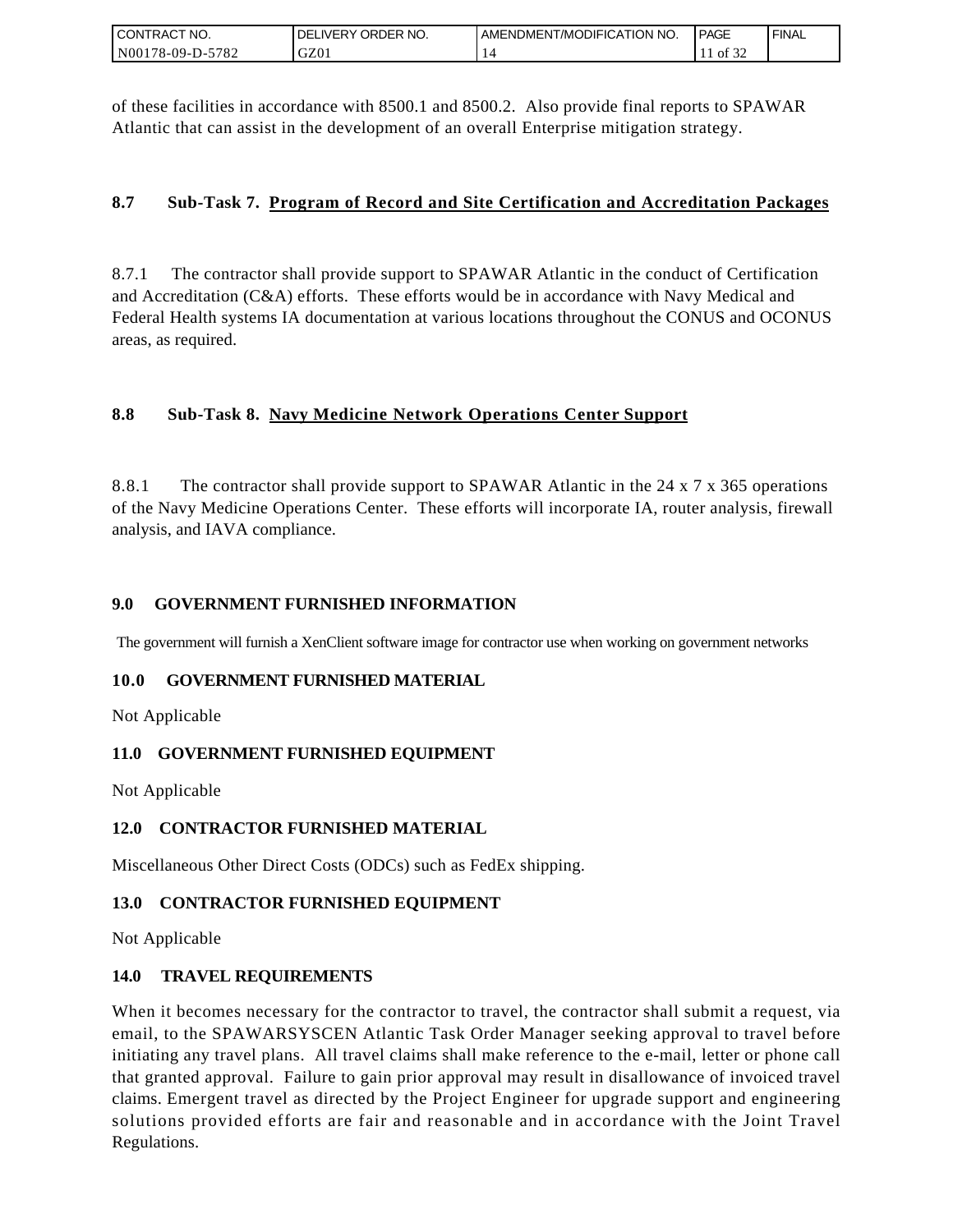| I CONTRACT NO.           | NO.<br><b>DELIVERY ORDER</b> | AMENDMENT/MODIFICATION NO. | <b>PAGE</b>                        | ' FINAL |
|--------------------------|------------------------------|----------------------------|------------------------------------|---------|
| $N00178-09-D-5$<br>-5782 | GZ01                         |                            | $\sim$ $\sim$ $\sim$<br>of 32<br>∸ |         |

Estimated travel locations are as follows. The following trips are per annum.

| To                           | # of Trips     | # of people    |
|------------------------------|----------------|----------------|
| San Diego, CA                | $\overline{2}$ | 2              |
| Ocean Side, CA               | $\overline{2}$ | $\overline{2}$ |
| New Orleans, LA              | $\overline{2}$ | $\overline{2}$ |
| Oak Harbor, WA               | $\overline{2}$ | $\overline{2}$ |
| Corpus Christi,<br><b>TX</b> | $\overline{2}$ | $\overline{2}$ |
| Rota Spain                   | $\overline{2}$ | $\overline{2}$ |
| Guam                         | $\overline{2}$ | $\overline{2}$ |
| Guantanamo Bay,<br>Cuba      | $\overline{2}$ | $\overline{2}$ |
| Cherry Point, NC             | $\overline{2}$ | $\overline{2}$ |
| Brenerton,<br>Washington     | 3              | $\overline{2}$ |
| LeMoore,<br>California       | $\overline{2}$ | $\overline{2}$ |
| Sigonella, Italy             | $\overline{2}$ | $\overline{2}$ |
| Naples, Italy                | $\overline{2}$ | $\overline{2}$ |
| Okinawa, Japan               | $\overline{2}$ | $\overline{2}$ |
| Pensacola, FL                | 3              | $\overline{2}$ |
| 29 Palms, CA                 | 3              | $\overline{c}$ |
| Bethesda,<br>Maryland        | 6              | $\overline{2}$ |
| Yokosuka, Japan              | $\overline{2}$ | $\overline{2}$ |
| Jakarta, Indonesia           | $\overline{2}$ | $\overline{2}$ |
| Cairo, Egypt                 | $\overline{2}$ | $\overline{2}$ |
| Pearl Harbor, HI             | $\overline{2}$ | $\overline{2}$ |
| Lima, Peru                   | $\overline{2}$ | $\overline{2}$ |

## **15.0 DELIVERABLES**

- a. Conference, Meeting Minutes and Presentation Reports as required CDRL A001
- b. Technical Reports as required CDRL A002
- c. Monthly Status Reports CDRL A003
- d. Monthly Financial Reports CDRL A004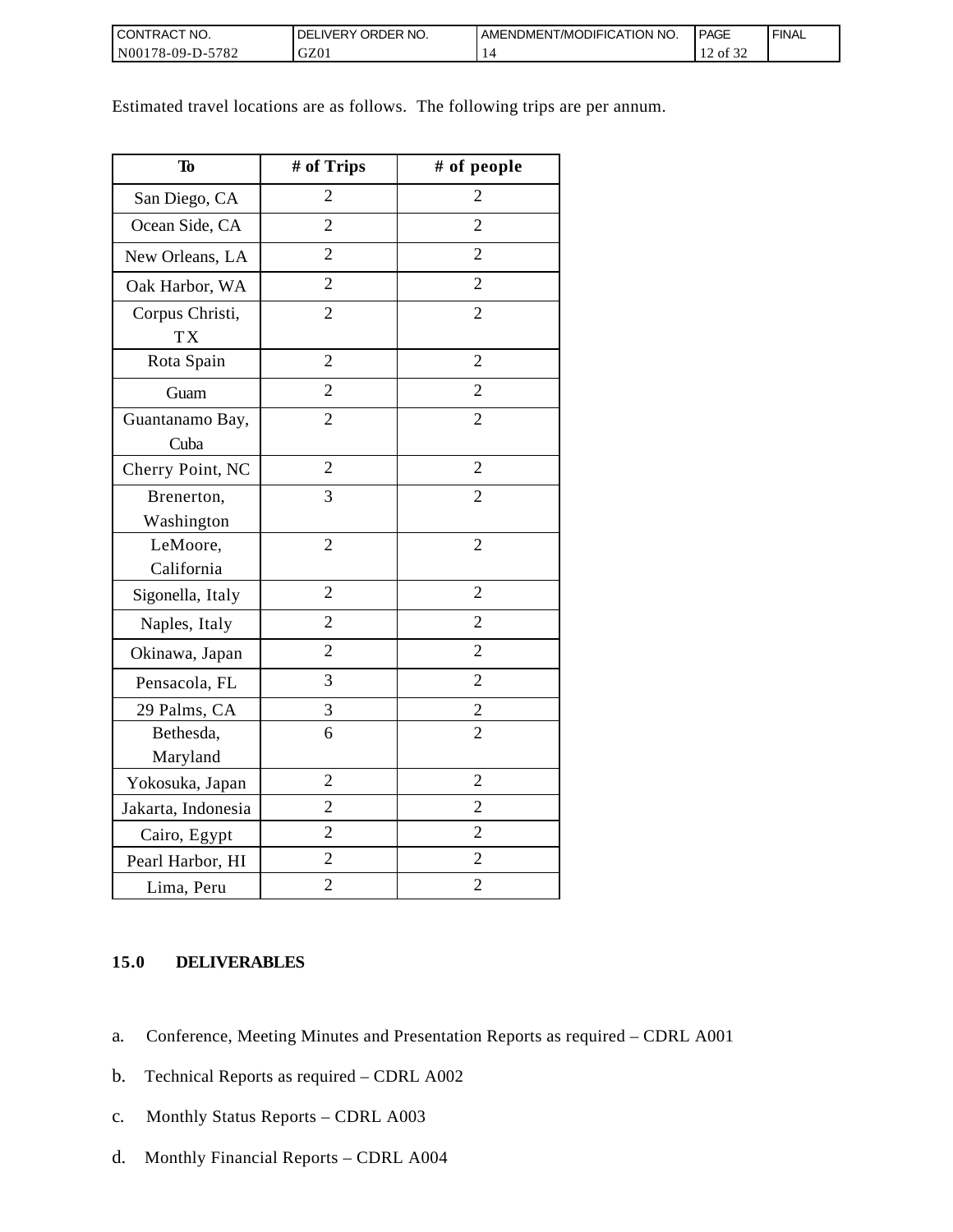| <b>CONTRACT NO.</b>                          | ORDER<br>NO.<br><b>DELIVERY</b> | AMENDMENT/MODIFICATION NO. | <b>PAGE</b> | ' FINAL |
|----------------------------------------------|---------------------------------|----------------------------|-------------|---------|
| N <sub>00</sub><br>5782<br>$3178 - 09 - D -$ | GZ01                            |                            | ΟĪ          |         |

- e. Weekly Activity Reports (WAR) CDRL A005
- f. White Papers CDRL A006
- g. NOC Operations CDRL A007
- h. Network Architecture Analysis Design as required CDRL A008

| Type of Technical Reports - A002     |
|--------------------------------------|
| <b>NOC</b> Operations                |
| Network Architecture Analysis Design |
| <b>Mitigation Reports</b>            |
| <b>SSAA Gap Analysis</b>             |

### **16.0 WORKLOAD ESTIMATE**

The following workload data is provided for informational purposes only to assist you in estimating the price of this Contract.

Number of man-hours: 121,408 per year

Other Direct Costs: \$300,000 per year

C-313 SECURITY REQUIREMENTS (DEC 1999)

The work to be performed under this contract as delineated in the DD Form 254, Attachment No. 2 [Contracting officer insert attachment number] involves access to and handling of classified material up to and including Secret.

In addition to the requirements of the FAR 52.204-2 "Security Requirements" clause, the Contractor shall appoint a Security Officer, who shall (1) be responsible for all security aspects of the work performed under this contract, (2) assure compliance with the National Industry Security Program Operating Manual (DODINST 5220.22M), and (3) assure compliance with any written instructions from the Security Officer Code OA1, SPAWAR Systems Center Charleston, P.O. Box 190022, North Charleston, SC 29419-9022.

C-315 WORKWEEK (DEC 1999)

(a) All or a portion of the effort under this contract will be performed on a Government installation. The normal workweek for Government employees at SPAWAR Systems Center Charleston and its Detachments is Monday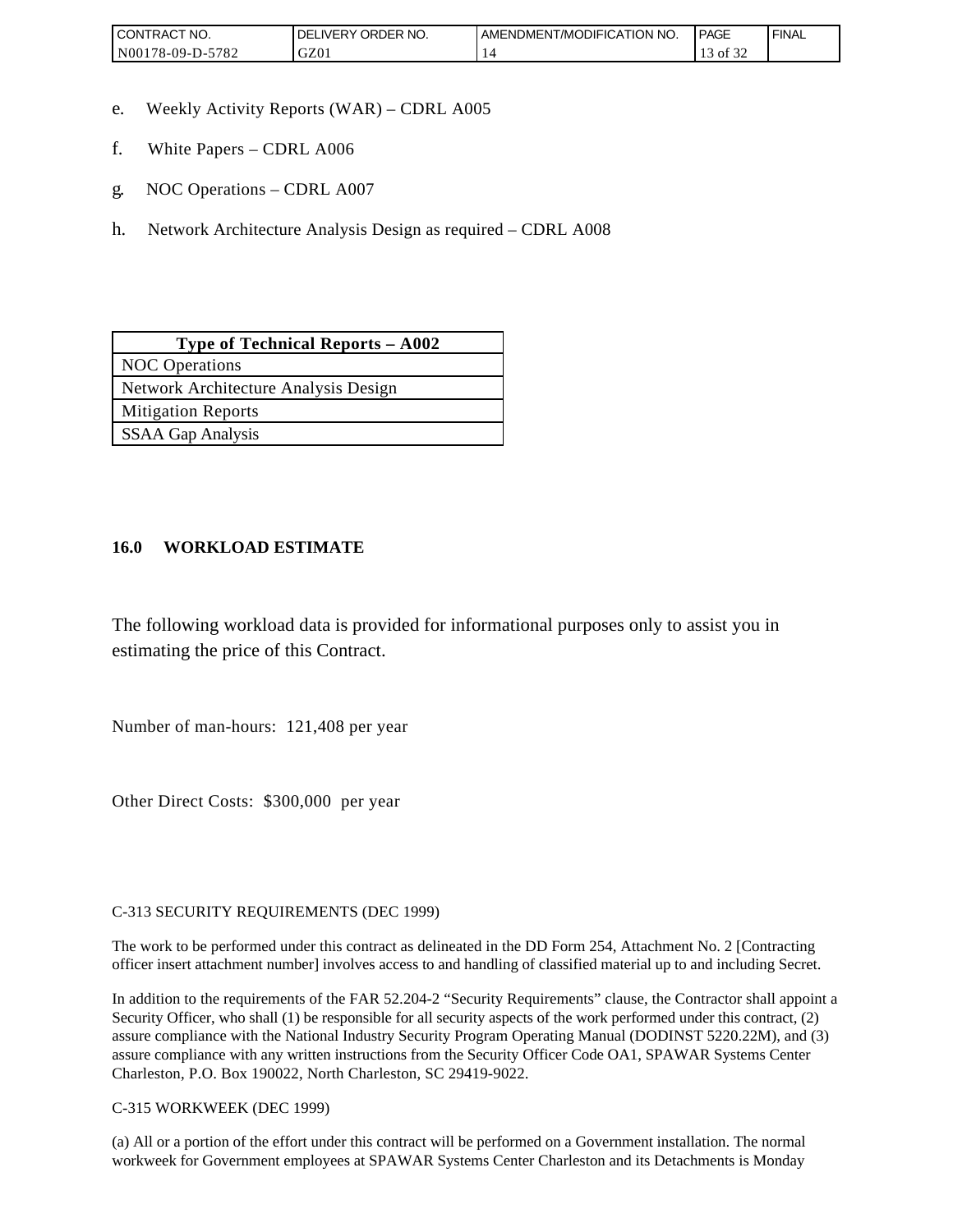| I CONTRACT NO.   | I DELIVERY ORDER NO. | I AMENDMENT/MODIFICATION NO. | <b>PAGE</b>                      | ' FINAL |
|------------------|----------------------|------------------------------|----------------------------------|---------|
| N00178-09-D-5782 | GZ01                 |                              | $\sim$ $\sim$ $\sim$<br>14 of 32 |         |

through Friday 0730 to 1600. Work at this Government installation, shall be performed by the contractor within the normal workweek unless differing hours are specified on the individual task orders. Following is a list of holidays observed by the Government:

Name of Holiday Time of Observance

New Year's Day 1 January

Martin Luther King Jr. Day Third Monday in January

President's Day Third Monday in February

Memorial Day Last Monday in May

Independence Day 4 July

Labor Day First Monday in September

Columbus Day Second Monday in October

Veteran's Day 11 November

Thanksgiving Day Fourth Thursday in November

Christmas Day 25 December

(b) If any of the above holidays occur on a Saturday or a Sunday, then such holiday shall be observed by the Contractor in accordance with the practice as observed by the assigned Government employees at the using activity.

(c) If the Contractor is prevented from performance as the result of an Executive Order or an administrative leave determination applying to the using activity, such time may be charged to the contract as direct cost provided such charges are consistent with the Contractor's accounting practices.

(d) This contract does not allow for payment of overtime during the normal workweek for employees who are not exempted from the Fair Labor Standards Act unless expressly authorized by the Ordering Officer. Under Federal regulations the payment of overtime is required only when an employee works more than 40 hours in a normal week period.

#### C-317 NOTICE TO CONTRACTOR OF CERTAIN DRUG DETECTION PROCEDURES (DEC 1999)

(a) Pursuant to Navy policy applicable to both Government and contractor personnel, measures will be taken to prevent the introduction and utilization of illegal drugs and related paraphernalia into Government Work areas.

(b) In furtherance of the Navy's drug control program, unannounced periodic inspections of the following nature may be conducted by installation security authorities:

(1) Routine inspection of contractor occupied work spaces.

(2) Random inspections of vehicles on entry or exit, with drug detection dog teams as available, to eliminate them as a safe haven for storage of or trafficking in illegal drugs.

(3) Random inspections of personnel possessions on entry or exit from the installation.

(c) When there is probable cause to believe that a contractor employee on board a naval installation has been engaged in use, possession or trafficking of drugs, the installation authorities may detain said employee until the employee can be removed from the installation, or can be released to the local authorities having jurisdiction.

(d) Trafficking in illegal drug and drug paraphernalia by contract employees while on a military vessel/installation may lead to possible withdrawal or downgrading of security clearance, and/or referral for prosecution by appropriate law enforcement authorities.

(e) The contractor is responsible for the conduct of employees performing work under this contract and is, therefore,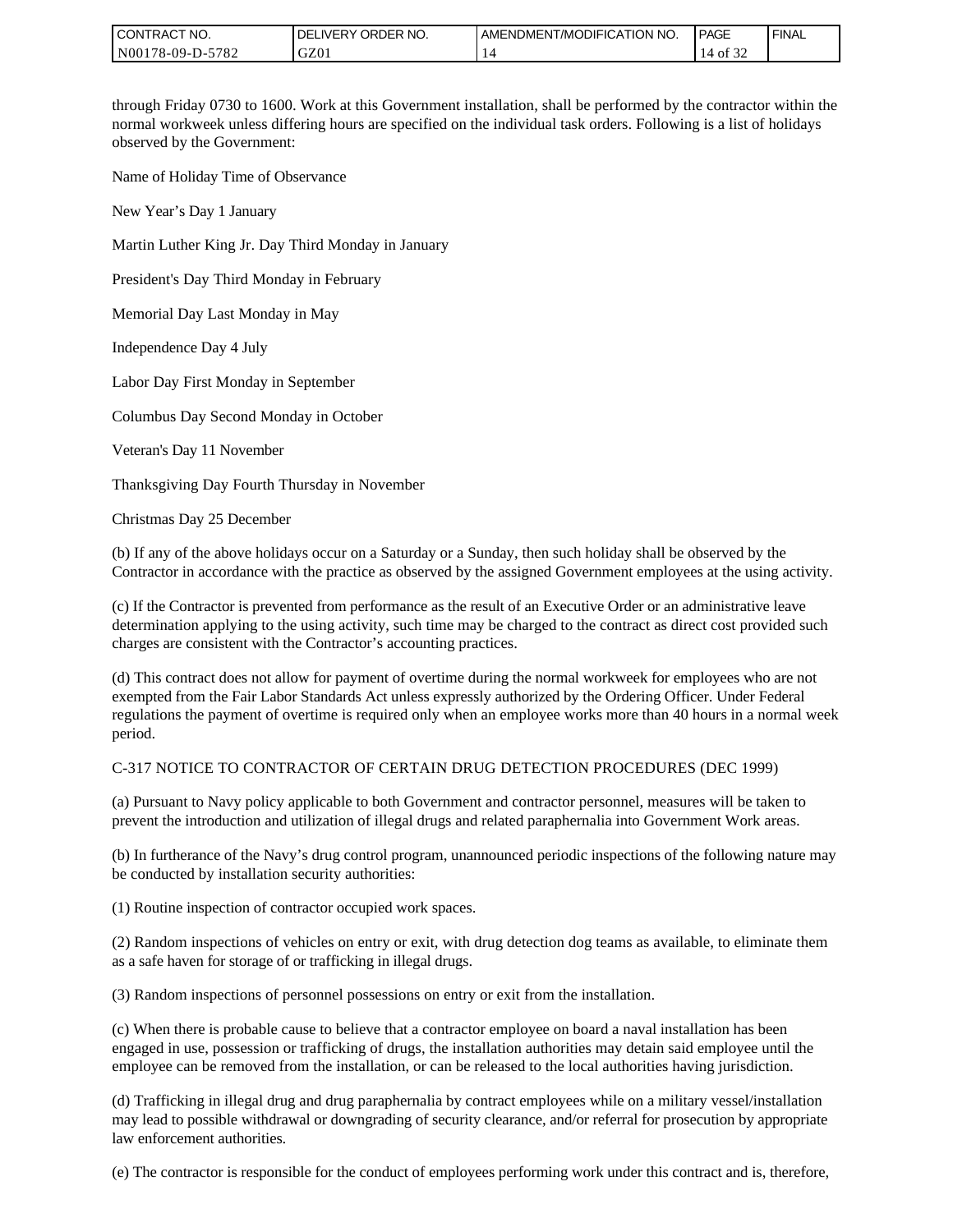| I CONTRACT NO.         | ORDER<br>NO.<br><b>DELIVERY</b> | AMENDMENT/MODIFICATION NO. | <b>PAGE</b>                | ' FINAL |
|------------------------|---------------------------------|----------------------------|----------------------------|---------|
| N00178-09-D-5<br>-5782 | GZ01                            |                            | $\sim$ $\sim$ $\sim$<br>ΟĪ |         |

responsible to assure that employees are notified of these provisions prior to assignment.

(f) The removal of contractor personnel from a Government vessel or installation as a result of the drug offenses shall not be cause for excusable delay, nor shall such action be deemed a basis for an equitable adjustment to price, delivery or other provisions of this contract.

C-718 ACCESSIBILITY OF ELECTRONIC AND INFORMATION TECHNOLOGY (JUN 2001)

(a) Each Electronic and Information Technology (EIT) supply or service provided under this contract shall comply with the EIT Accessibility Standards listed below:

[The Contracting Officer shall consult with the program office to determine which standards listed in subsection (a) apply and shall check all applicable standards prior to issuing the solicitation.]

\_\_36 C.F.R. § 1194.21 (Software Applications and operating systems

\_\_36 C.F.R. § 1194.22 (Web-based and internet information and applications)

\_\_36 C.F.R. § 1194.23 (Telecommunications products)

\_\_36 C.F.R. § 1194.24 (Video and multimedia products)

\_\_36 C.F.R. § 1194.25 (Self contained, closed products)

\_\_36 C.F.R. § 1194.26 (Desktop and portable computers)

In addition, each EIT supply or service provided under this contract shall comply with 36 C.F.R. § 1194.31 (Functional performance criteria) and 36 C.F.R. § 1194.41 (Information, documentation, and support).

(b) If the Contracting Officer determines that any supply or service delivered under this contract does not comply with the EIT Accessibility Standards, the Contracting Officer will notify the Contractor in writing accordingly. If the Contractor fails to promptly correct or replace the nonconforming products or services with conforming products or services within the delivery schedule contained in the contract, the Government will have the rights and remedies contained in the contract.

(End of specification)

#### C-719 EXEMPTION FROM ELECTRONIC AND INFORMATION TECHNOLOGY ACCESSIBILITY REQUIREMENTS (JUN 2001)

(a) The Government has determined that the following exemption(s) to the Electronic and Information Technology (EIT) Accessibility Standards (36 C.F.R. § 1194) are applicable to this procurement:

The EIT to be provided under this contract has been designated as a National Security System.

\_\_\_\_ The EIT acquired by the contractor is incidental to this contract.

\_\_\_\_ The EIT to be provided under this contract would require a fundamental alteration in the nature of the product or its components in order to comply with the EIT Accessibility Standards.

The EIT to be provided under this contract will be located in spaces frequented only by service personnel for maintenance, repair, or occasional monitoring of equipment.

\_\_\_\_ Compliance with the EIT Accessibility Standards would impose an undue burden on the agency.

\_\_\_\_ The EIT to be provided under this contract is purchased in accordance with FAR Subpart 13.2 prior to January 1, 2003.

(b) Notwithstanding that an exemption exists, the Contractor may furnish supplies or services provided under this contract that comply with the EIT Accessibility Standards (36 C.F.R. § 1194).

#### C-720 PERFORMANCE BASED REVIEW AND ACCEPTANCE PROCEDURES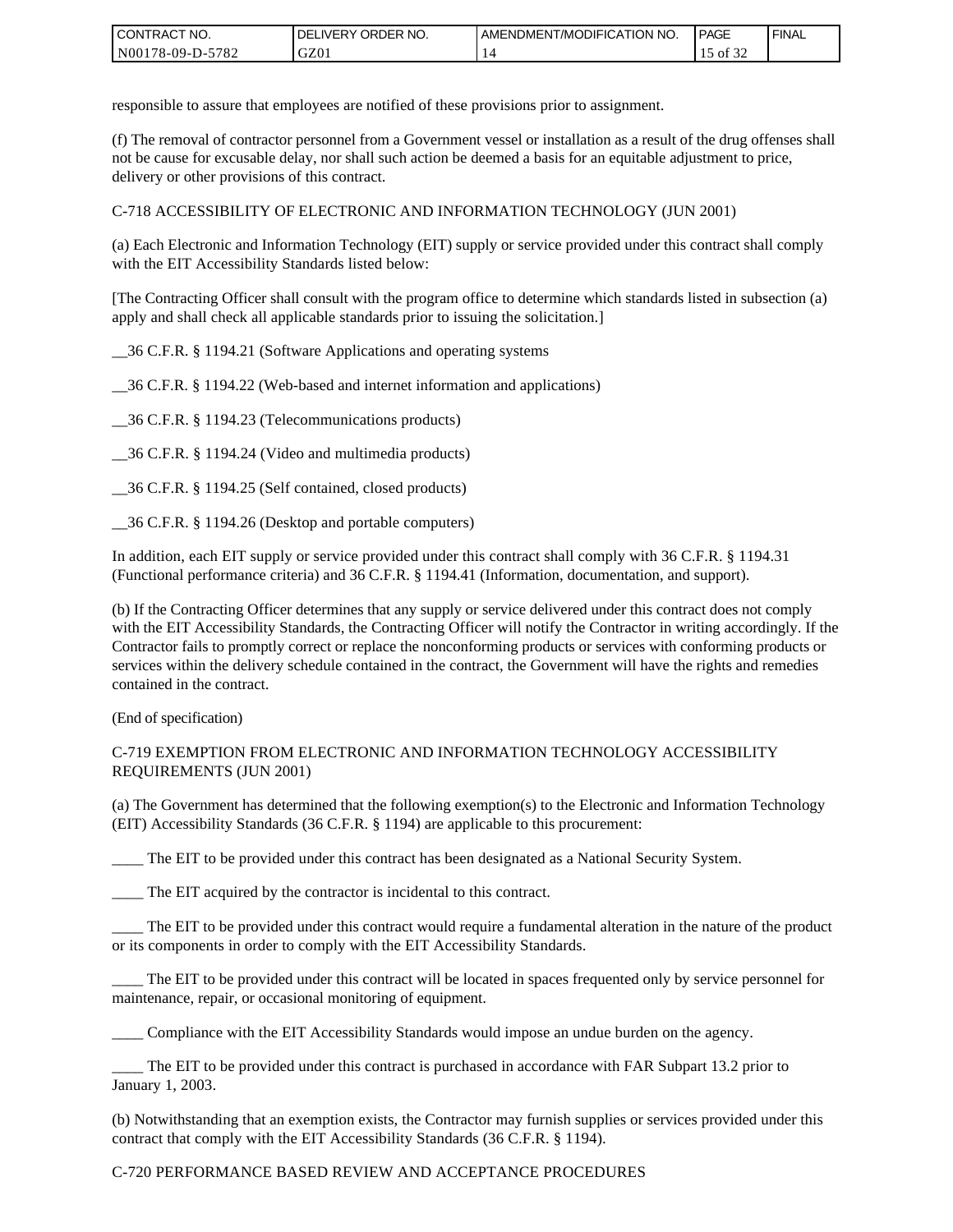| I CONTRACT NO.         | ORDER NO.<br><b>DELIVERY</b> | AMENDMENT/MODIFICATION NO. | <b>PAGE</b>                     | ' FINAL |
|------------------------|------------------------------|----------------------------|---------------------------------|---------|
| N00178-09-D-5<br>-5782 | GZ01                         |                            | $\sim$ $\sim$ $\sim$<br>16 of 1 |         |

This is a performance based order, as defined in FAR Part 37.6. Contractor performance will be reviewed in accordance with the Quality Assurance Plan as follows:

#### QUALITY ASSURANCE PLAN

(1) Objective: The purpose of this plan is to provide a quality assurance plan for the services contracted under this Task Order. This plan provides a basis for the Task Order Manager (TOM) to evaluate the quality of the contractor's performance. The oversight provided for in this plan, and the remedy established, will help ensure that service levels are of high quality throughout the task order term.

(2) Performance Standards:

a. The deliverables under this task order will be consistently technically accurate.

b. The services delivered under this task order will be consistently of high quality.

c. The contractor's cost control efforts under this task order will be consistently effective (applicable to cost reimbursement task orders).

d. The contractor will be consistently responsive to Government customers in its performance of this task order.

e. For the purposes of this plan, "consistently" is defined as "generally holding true", "persistently over time", and/or "overall uniformly".

(3) Evaluation Methods: The TOM will conduct performance evaluations based on the standards in paragraph 2 above using the following technique:

a. During the performance period of the task order, the TOM will continually and proactively monitor contractor efforts and obtain input from other Government personnel with performance oversight functions to ascertain the level of compliance with the Performance Standards.

b. Every 12 months after the effective date of the task order, the TOM will prepare a Task Order Performance Evaluation (TOPE) documenting the results of the efforts performed under paragraph 3.a. above.

c. The TOM will upload the TOPE to the SeaPort Portal.

(4) Remedy

a. If the annual Performance Evaluation indicates that the contractor has not met one or more of the Performance Standards, the following negative remedy becomes effective: the TOM will submit a negative TOPE on the SeaPort Portal for the applicable Performance Standard.

b. This is a significant negative remedy as the TOPE is a key part of the Performance Monitoring process which:

i. Provides input to the annual Contractor Performance Assessment Report (CPAR); and

ii. Determines the contractor's ability to earn term extensions to its basic SeaPort-e contract in accordance with the Award Term provisions contained therein.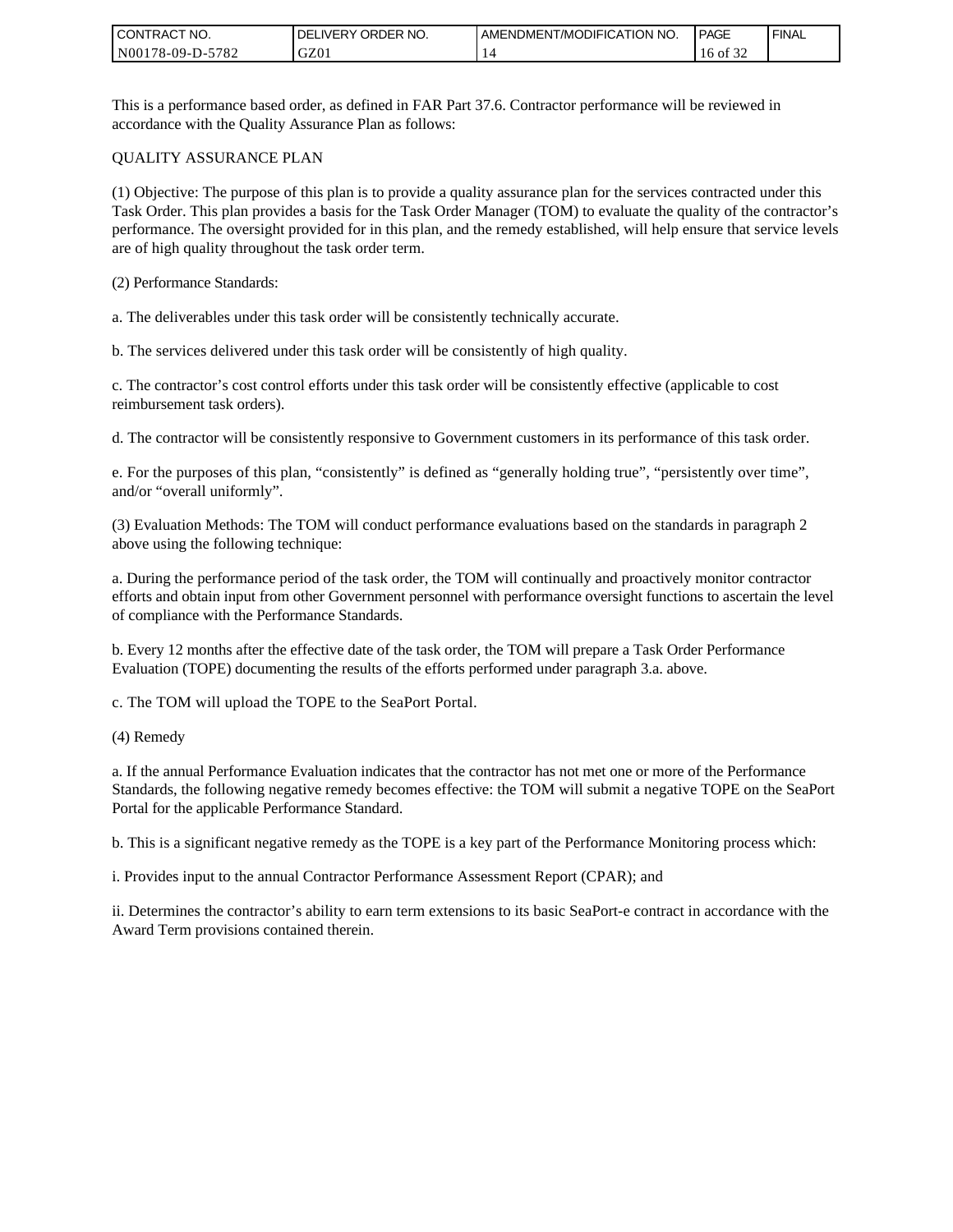| I CONT'<br>'TRACT NO.       | ORDER NO.<br>, IVFRY | I AMENDMENT/MODIFICATION NO. | <b>PAGE</b>                | <b>FINAL</b> |
|-----------------------------|----------------------|------------------------------|----------------------------|--------------|
| N00178-09-D-<br>5700<br>ے ہ | GZ01                 |                              | $\sim$<br>. .<br>Οİ<br>-24 |              |

# **SECTION D PACKAGING AND MARKING**

SHIP TO INFORMATION:

See Section G - Task Order Manager

Packaging and Marking shall be in accordance with Section D of the SeaPort-e Multiple Award IDIQ contract.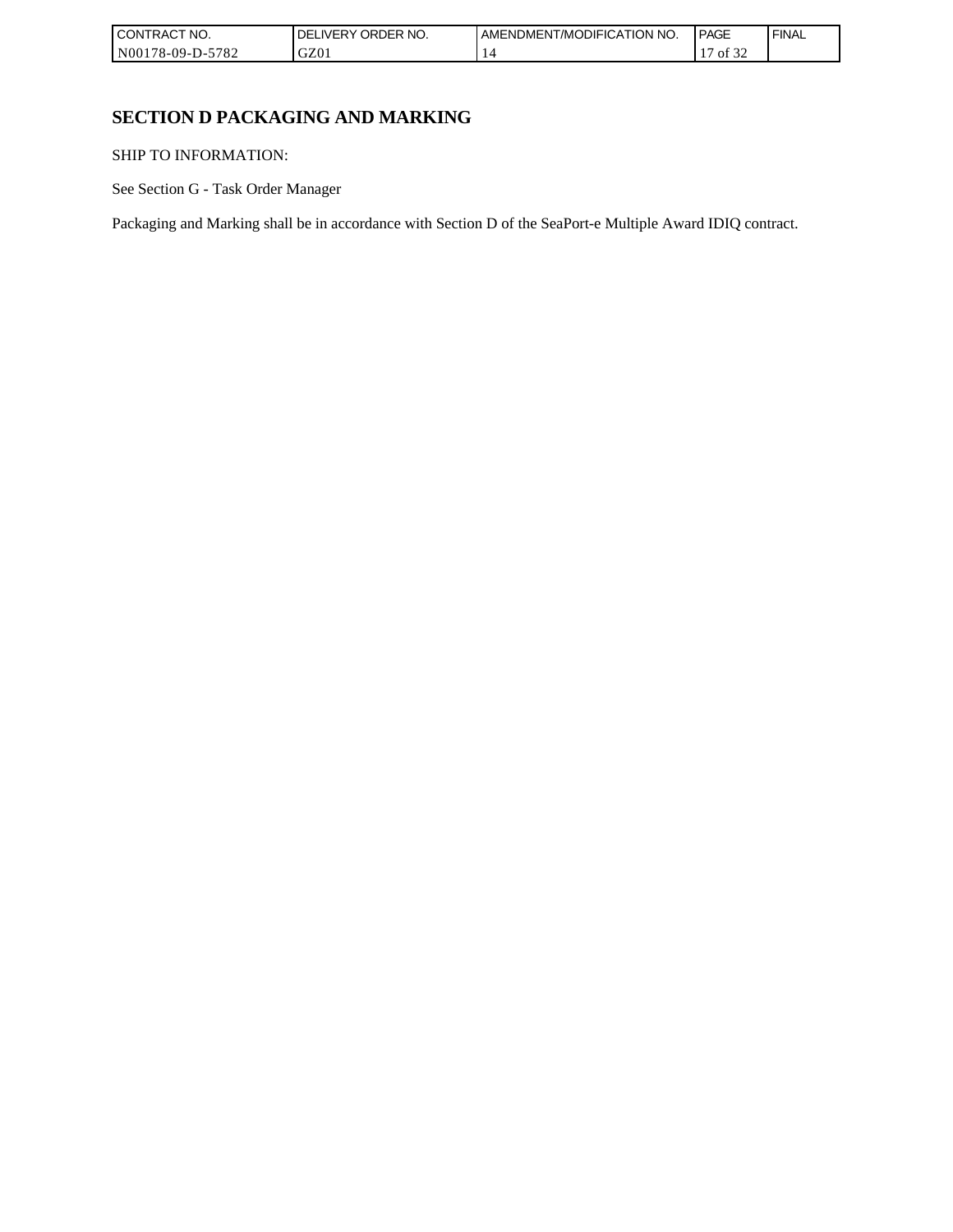| I CONTRACT NO.   | ORDER NO.<br><b>DELIVERY</b> | AMENDMENT/MODIFICATION NO. | PAGE                | ' FINAL |
|------------------|------------------------------|----------------------------|---------------------|---------|
| N00178-09-D-5782 | GZ0 <sub>1</sub>             |                            | $\sim$ $\sim$<br>ΟĪ |         |

# **SECTION E INSPECTION AND ACCEPTANCE**

E-303 INSPECTION AND ACCEPTANCE- - DESTINATION (JAN 2002)

Inspection and acceptance of the services to be furnished hereunder shall be made at destination by the Task Order Manager or his duly authorized representative.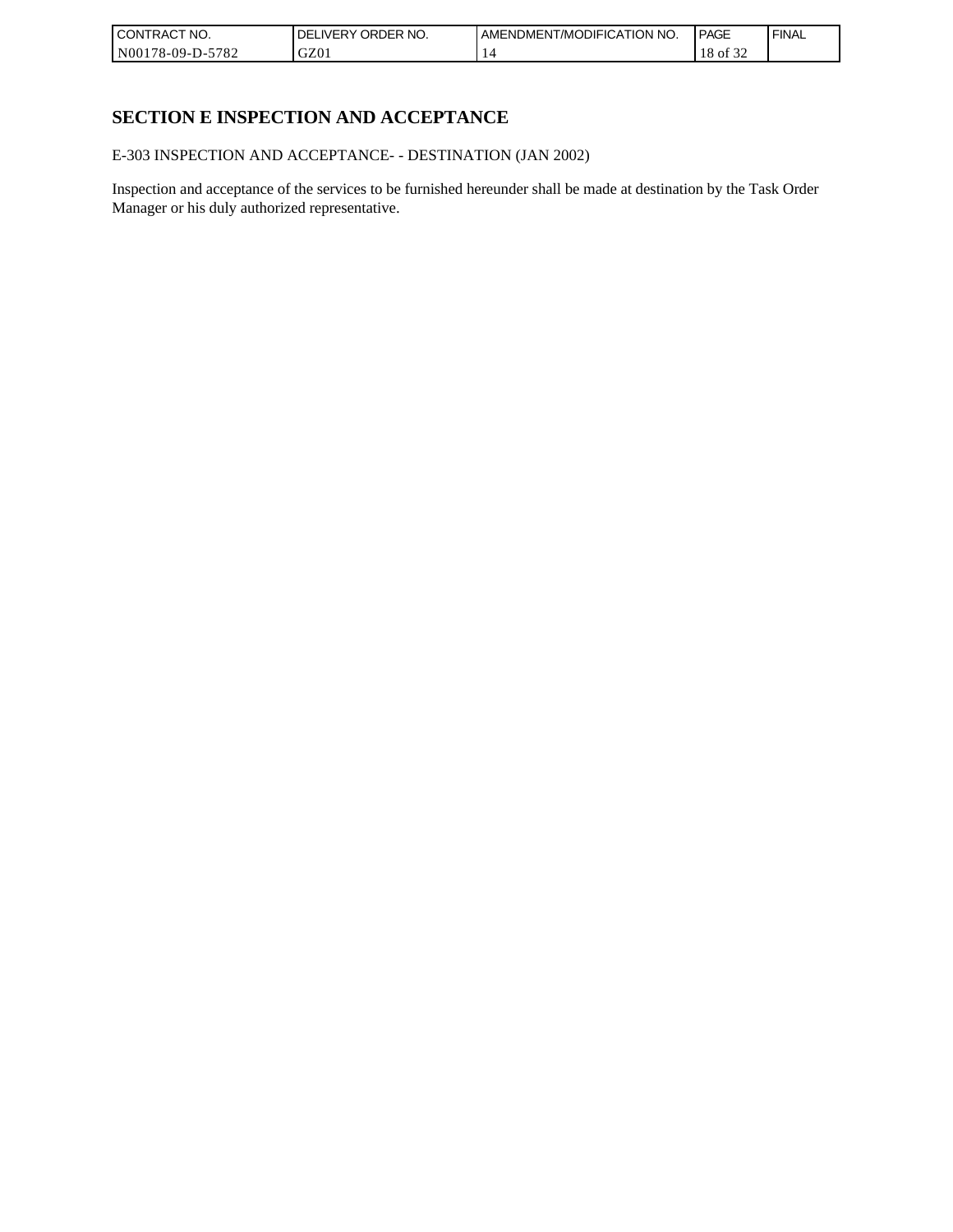| I CONTRACT NO.   | NO.<br>' ORDER<br><b>DELIVERY</b> | AMENDMENT/MODIFICATION<br>I NO. | <b>PAGE</b>     | <b>FINAL</b> |
|------------------|-----------------------------------|---------------------------------|-----------------|--------------|
| N00178-09-D-5782 | GZ01                              |                                 | 10<br>ΟĪ<br>ے ر |              |

### **SECTION F DELIVERABLES OR PERFORMANCE**

The periods of performance for the following Items are as follows:

| 4001 | $1/11/2012 - 1/10/2013$ |
|------|-------------------------|
| 4002 | $9/11/2012 - 9/10/2013$ |
| 4003 | $9/11/2013 - 9/10/2014$ |
| 6001 | $1/11/2012 - 1/10/2013$ |
| 6002 | $9/11/2012 - 9/10/2013$ |
| 6003 | $9/11/2013 - 9/10/2014$ |

CLIN - DELIVERIES OR PERFORMANCE

The periods of performance for the following Items are as follows:

| 4001 | $1/11/2012 - 1/10/2013$ |
|------|-------------------------|
| 4002 | $9/11/2012 - 9/10/2013$ |
| 4003 | $9/11/2013 - 9/10/2014$ |
| 6001 | $1/11/2012 - 1/10/2013$ |
| 6002 | $9/11/2012 - 9/10/2013$ |
| 6003 | $9/11/2013 - 9/10/2014$ |

The periods of performance for the following Option Items are as follows:

| 4004 | $9/11/2014 - 9/10/2015$ |
|------|-------------------------|
| 4005 | $9/11/2015 - 9/12/2016$ |
| 6004 | $9/11/2014 - 9/10/2015$ |
| 6005 | $9/11/2015 - 9/10/2016$ |

Services to be performed hereunder will be provided at (insert specific address and building etc.)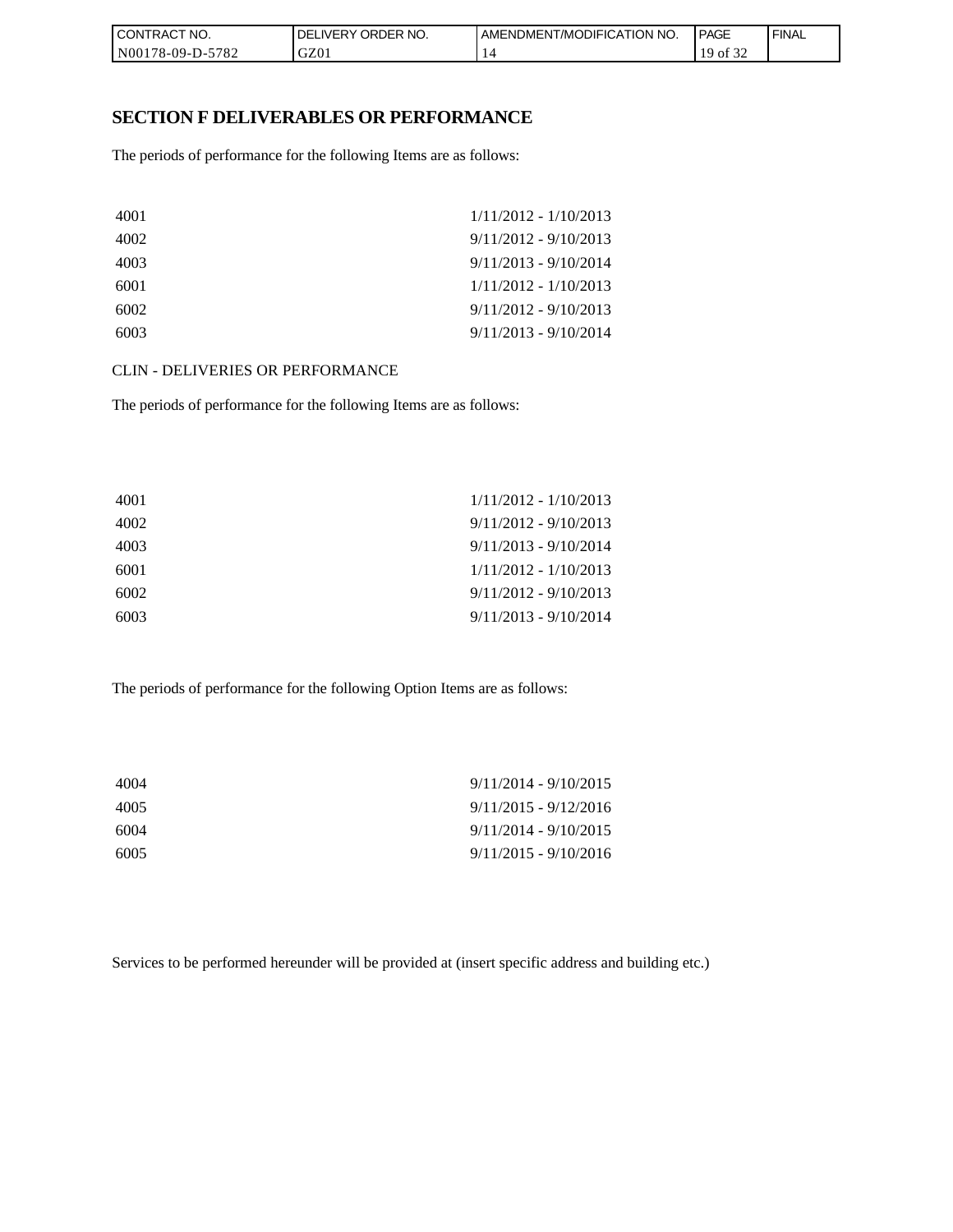| I CONTRACT NO.         | ORDER NO.<br><b>DELIVERY</b> | AMENDMENT/MODIFICATION NO. | <b>PAGE</b>                      | ' FINAL |
|------------------------|------------------------------|----------------------------|----------------------------------|---------|
| N00178-09-D-5<br>-5782 | GZ01                         |                            | $\sim$ $\sim$ $\sim$<br>20 of 32 |         |

## **SECTION G CONTRACT ADMINISTRATION DATA**

Task Order Manager

Philip A. Middleton, Code 58210, P. O. Box 19022 North Charleston, SC 29419-9022 [philip.a.middleton@navy.mil](mailto:cphilip.a.middleton@navy.mil), 843-218-3331

G-314 TYPE OF CONTRACT (DEC 1999)

This is a CPFF task order.

G-317 INVOICING INSTRUCTIONS FOR SERVICES USING WIDE AREA WORK FLOW (WAWF) (JAN 2007)

(a) Invoices for services rendered under this task order shall be submitted electronically through the Wide Area Work Flow-Receipt and Acceptance (WAWF). The contractor shall submit invoices for payment per contract terms. The Government shall process invoices for payment per contract terms.

(b) The vendor shall have their CAGE Code activated by calling 1-866-618-5988. Once activated, the vendor shall self-register at the WAWF website at [https://wawf.eb.mil.](https://wawf.eb.mil/) Vendor training is available on the internet at [https://wawftraining.eb.mil.](https://wawftraining.eb.mil/) Additional support can be accessed by calling the Navy WAWF Assistance Line at 1-800-559-9293.

(c) Back-up documentation can be included and attached to the invoice in WAWF. Attachments created with any Microsoft Office product, or Adobe (.pdf files), is attachable to the invoice in WAWF.

(d) A separate invoice will be prepared no more frequently than every two weeks. Do not combine the payment claims for services provided under this contract.

(e) The following information is provided for completion of the invoice in WAWF:

| Invoice Type        | <b>Cost Vouchers</b>                  |
|---------------------|---------------------------------------|
| Issued by           | N65236                                |
| Admin by            | Code S2404A DCMA MANASSAS             |
| <b>DCAA</b> Auditor | Code ______ DCAA ______ Branch Office |
| Service Approver    | Code S2404A DCMA MANASSAS             |
| Pay by              | Code HQ0338 DFAS COLUMBUS CENTER      |

Pursuant to the requirement at DFARS PGI 204.7108, Payment Instructions (d) (12) none of the standard payment instructions identified in paragraphs (d)(1) through (11) of this section are appropriate, the Payment instructions below provide a significantly better reflection of how funds will be expended in support of contract performance.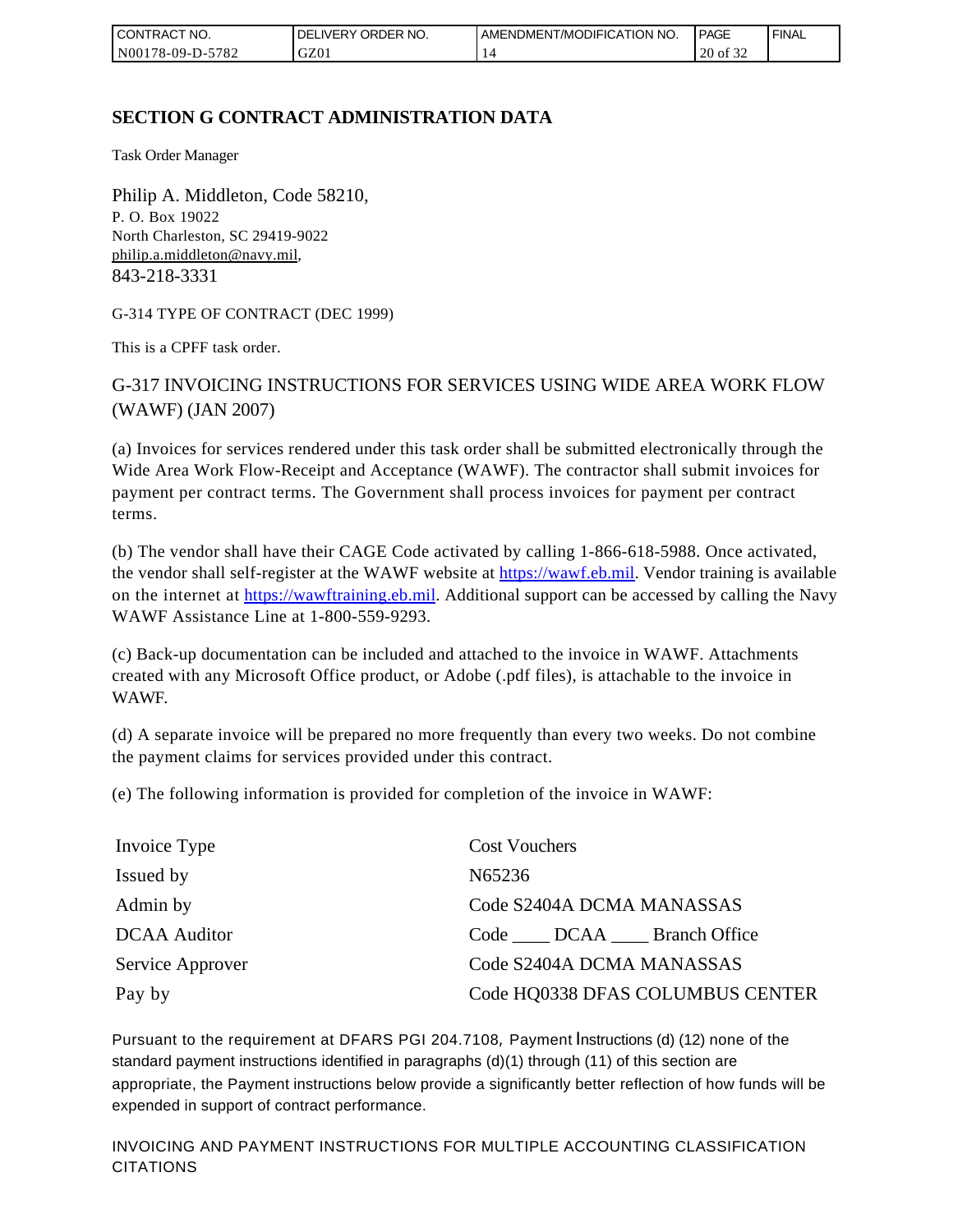| <b>CONTRACT NO.</b> | ' ORDER NO.<br><b>DELIVERY</b> | AMENDMENT/MODIFICATION NO. | PAGE                                  | ' FINAL |
|---------------------|--------------------------------|----------------------------|---------------------------------------|---------|
| N00178-09-D-5782    | GZ01                           |                            | $c \wedge c$<br>ΟĪ<br>$\sim$ 1<br>ے ر |         |

Consistent with task order clause 5252.232-9206, Segregation of Costs, the contractor shall segregate and accumulate costs for the performance of this task order by the appropriate Accounting Classification Reference Number (ACRN). The contractor's invoice shall identify the appropriate Contract and Task Order numbers. For the work performed, invoiced costs shall be associated to the Contract Line Item Number (CLIN), the Contract Subline Item (SLIN), and the specific ACRN. Invoices submitted to the paying office that do not comply with this requirement will be returned to the contractor for resubmission. The contractor shall provide an electronic copy of each invoice to the Task Order Manager at the time of submission to DCAA/DFAS. The paying office will disburse funds in strict compliance with the amounts invoiced by CLIN/SLIN/ACRN.

#### ACTIVITY OMBUDSMAN

The SPAWAR Ombudsman for this Task Order is:

Name: Code: 8.6.2 Address: PO Box 190022, N. Charleston, SC 29419 Phone: (843) 218-5115 Email: Accounting Data SLINID PR Number Amount -------- ---------------------- ---------------------400101 1300239279 25000.00 LLA : AA 970130.1212D 2012 010 1 010400807793-1 884 257.22 DRAM 26316 044226 Standard Number: DRAM 26316/AA NWA: 100000579665 0060 ALL TASKS IN THE PWS BASE Funding 25000.00 Cumulative Funding 25000.00 MOD 01 400102 1300286595 270000.00 LLA : AB 9720130 1212 201 2 010 1 010100 80 7700-1 884 257.31 P RM 22085 Standard Number: PRM 22085/AA NWA: 100000579674 0060 ALL TASKS 600101 1300286595 10000.00 LLA : AB 9720130 1212 201 2 010 1 010100 80 7700-1 884 257.31 P RM 22085 Standard Number: PRM 22085/AA NWA: 100000579674 0060 ODCS MOD 01 Funding 280000.00 Cumulative Funding 305000.00 MOD 02 400201 1300298860 1865000.00  $T.T.A$  : AC 9720130.18P2 252 46896 0 068688 2D JTF42 468962 1H303Q Standard Number: N4689612MPJTF42/AA NWA: 100000742221 0060 TASK MCIS CNDSP 600201 1300298860 20000.00 LLA : AC 9720130.18P2 252 46896 0 068688 2D JTF42 468962 1H303Q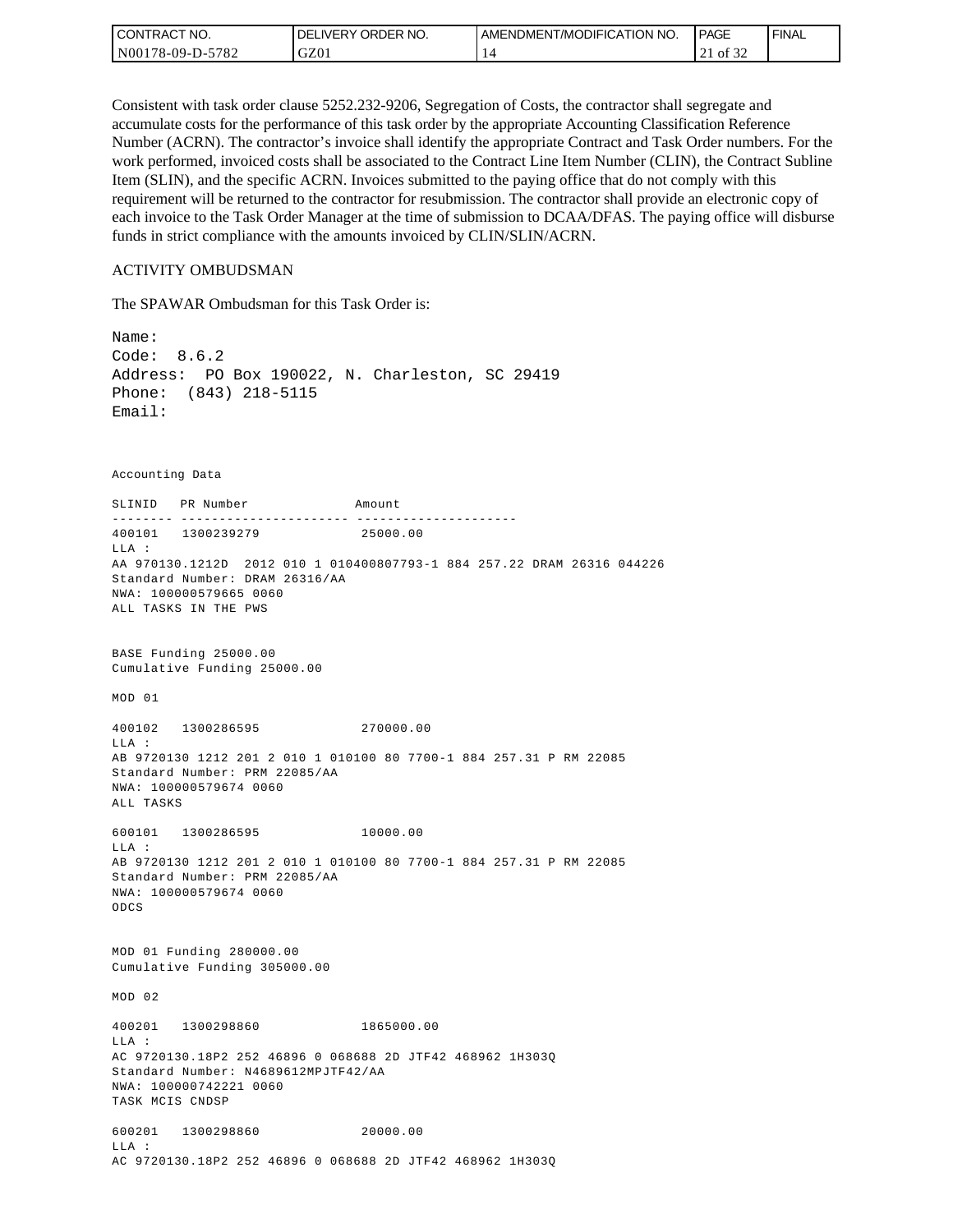CONTRACT NO. DELIVERY ORDER NO. AMENDMENT/MODIFICATION NO. **PAGE**  FINALCONTRACT NO.<br>
NO0178-09-D-5<br>
Standard Numb<br>
Non 178-09-D-5<br>
Standard Numb<br>
NNA: 10000074<br>
ODCS TASK MCI<br>
Cumulative Fu<br>
MOD 03<br>
400202 1300<br>
400202 1300<br>
LLA:<br>
AD 970130.131<br>
Standard Numb<br>
NNA: 10000077<br>
MOD 03 Fundin<br>
Cu N00178-09-D-5782 GZ01 14 22 of 32 Standard Number: N4689612MPJTF42/AA NWA: 100000742221 0060 ODCS TASK MCIS CNDSP MOD 02 Funding 1885000.00 Cumulative Funding 2190000.00 MOD 03 400202 1300319971 272477.34  $T.T.A$  : AD 970130.1313D 2013 0101010400807793-1884 257.31 PRM 3347 044226 Standard Number: PRM 33474 NWA: 100000773020 0060 MOD 03 Funding 272477.34 Cumulative Funding 2462477.34 MOD 04 400203 1300332147 185367.00 LLA : AE 9730130 1884 201 3 010 1 010400 80 7793-1 884 257.31 P RM 34293 044226 Standard Number: PRM 34293 NWA: 100000809878 0060 TASK MCIS NETTOPS MOD 04 Funding 185367.00 Cumulative Funding 2647844.34 MOD 05 Funding 0.00 Cumulative Funding 2647844.34 MOD 06 400204 1300354996 150000.00  $T.T.A$  : AG 970130.1313D 2013 0101010400807793-1884 275.31 PRM35086 044226 Standard Number: PMR 35086 NWA:100000832927-0060 TASK MCIS NETTOPS 400205 1300354996 125000.00 LLA : AH 970130.1313D 2013 0101010400807793-1884 275.31 PRM35050 044226 Standard Number: PRM 35050 NWA: 100000832928-0060 TASK MCIS NETTOPS 600202 1300354996 5000.00 LLA : AH 970130.1313D 2013 0101010400807793-1884 275.31 PRM35050 044226 Standard Number: PRM 35050 NWA: 100000832928-0060 ODCS MCIS NETTOPS MOD 06 Funding 280000.00 Cumulative Funding 2927844.34 MOD 07 Funding 0.00 Cumulative Funding 2927844.34 MOD 08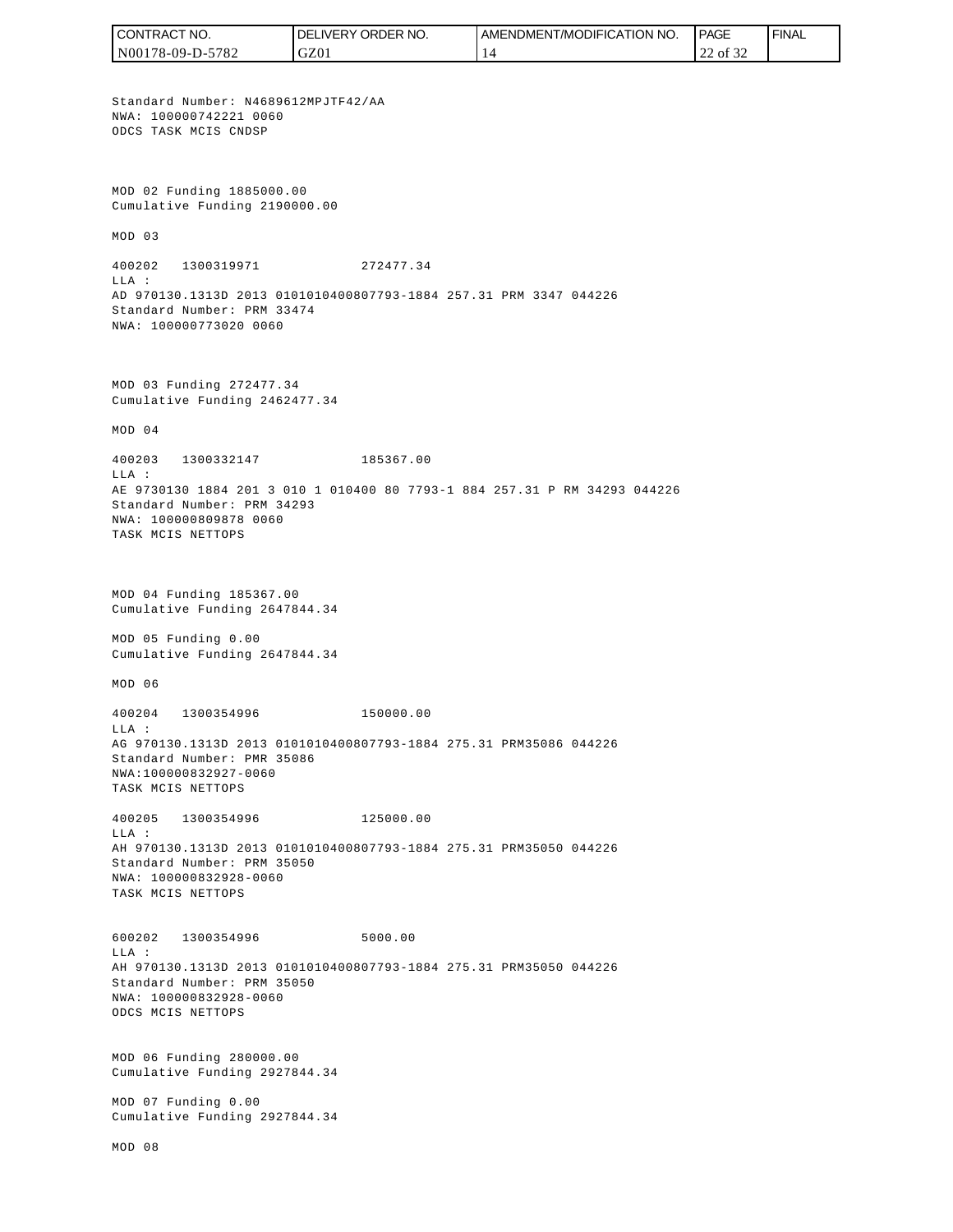400301 1300373150 1700000.00  $T.T.A$  : AJ 9730130 18P2 253 46896 0 068688 2D PJTF38 4689631H304Q Standard Number: N4689613MPJTF38 NWA: 100000831524-0060 MCIS NETTOPS 400302 1300373150 180000.00 LLA : AK 9730130 1884 010 10104 0 080779 3 257.31 PRM36219 044226 Standard Number: PRM 36219 NWA: 100000852592-0060 MCIS NETTOPS 400303 1300373150 50000.00 LLA : AL 9730130 1884 010 10104 0 080779 3 257.31 PRM36229 044226 Standard Number: PRM 36229 NWA: 100000852590-0060 MCIS NETTOPS 600301 1300373150 9215.99  $T.T.A$  : AJ 9730130 18P2 253 46896 0 068688 2D PJTF38 4689631H304Q MOD 08 Funding 1939215.99 Cumulative Funding 4867060.33 MOD 09 Funding 0.00 Cumulative Funding 2927844.34 MOD 10 Funding 0.00 Cumulative Funding 4867060.33 MOD 11 400304 1300394554 150000.00 LLA : AM 970130.1414D 1884 0101010400807793 257.31 PRM46252 044226 Standard Number: PRM 46252 NWA: 100000876563 0060 TASK MCIS NETTOPS MOD 11 Funding 150000.00 Cumulative Funding 5017060.33 MOD 12 Funding 0.00 Cumulative Funding 5017060.33 MOD 13 400305 1300415544 450000.00  $T.T.A$  : AN 970130.1414D 1884 0101010400807793 257.31 PRM47234 044226 Standard Number: PRM47234 NWA: 100000876217 0060 MCIS NETTOPS MOD 13 Funding 450000.00 Cumulative Funding 5467060.33 MOD 14 400306 1300436371 432000.00  $T.T.A$  : AP 970130 1414D 1884 010 10104 0 080779 3 257.31 PRM47625 044226 Standard Number: PRM 47625 NWA: 100000876218 0060 IA CNDSP SUPPORT N00178-09-D-5782 GZ01 14 23 of 32

CONTRACT NO.

DELIVERY ORDER NO.

AMENDMENT/MODIFICATION NO.

**PAGE** 

FINAL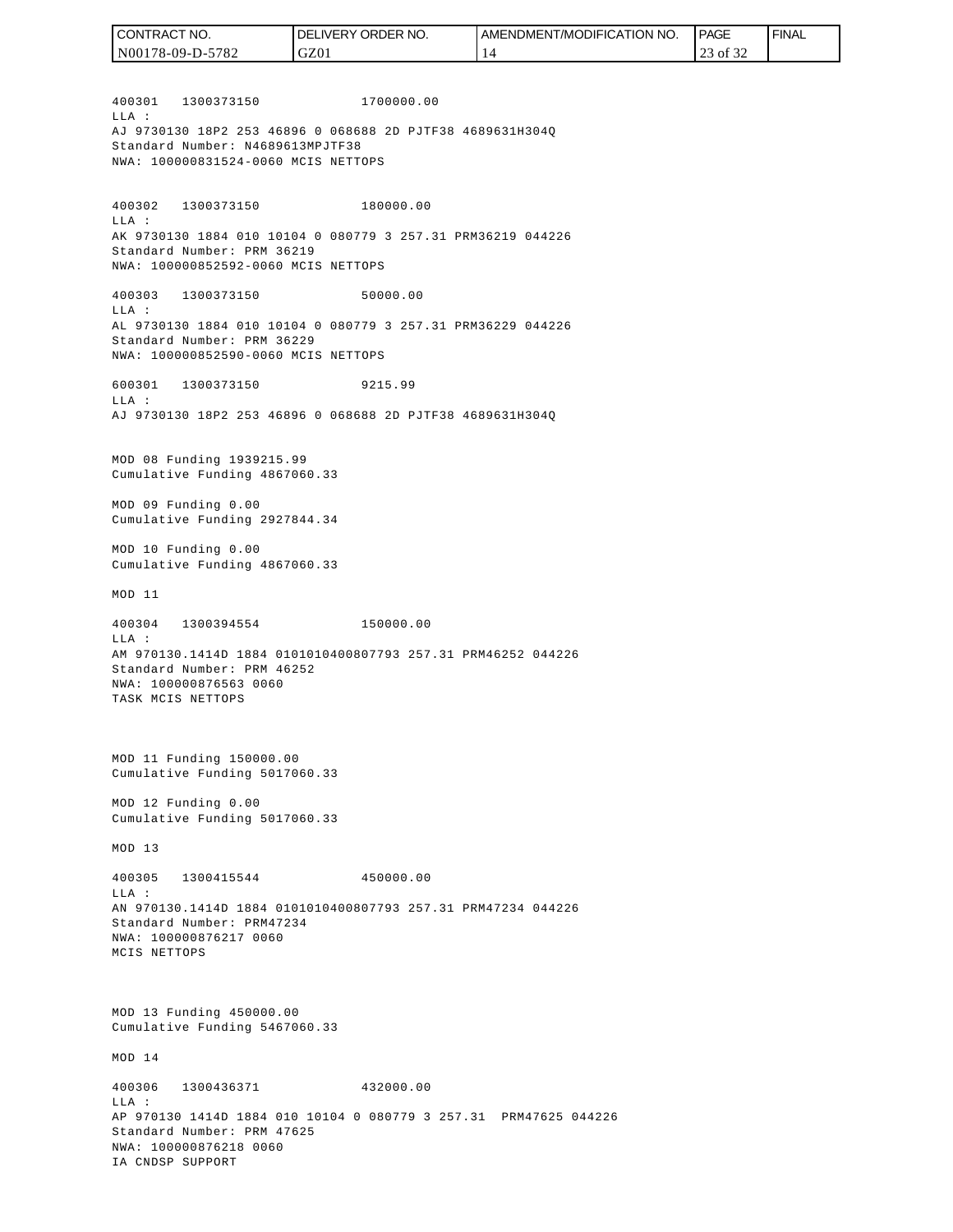| l CON <sup>-</sup><br>TRACT NO. | NO.<br>ORDER<br>.IVERY<br>DELI | AMENDMENT/MODIFICATION NO. | <b>PAGE</b>     | ' FINAL |
|---------------------------------|--------------------------------|----------------------------|-----------------|---------|
| 5782<br>N00178-09-D-5           | GZ01                           |                            | ΟĪ<br>∠⊣<br>ے ر |         |

400307 1300436371 100000.00 LLA : AQ 970130 1414D 1884 010 10104 0 080779 3 257.31 PRM47236 044226 Standard Number: PRM 47236 NWA: 100000876564 0060 NETTOPS SUPPORT

600302 1300436371 1000.00 LLA : AP 970130 1414D 1884 010 10104 0 080779 3 257.31 PRM47625 044226 Standard Number: PRM 47625 NWA:100000876218 0060 ODCs IA CNDSP

MOD 14 Funding 533000.00 Cumulative Funding 6000060.33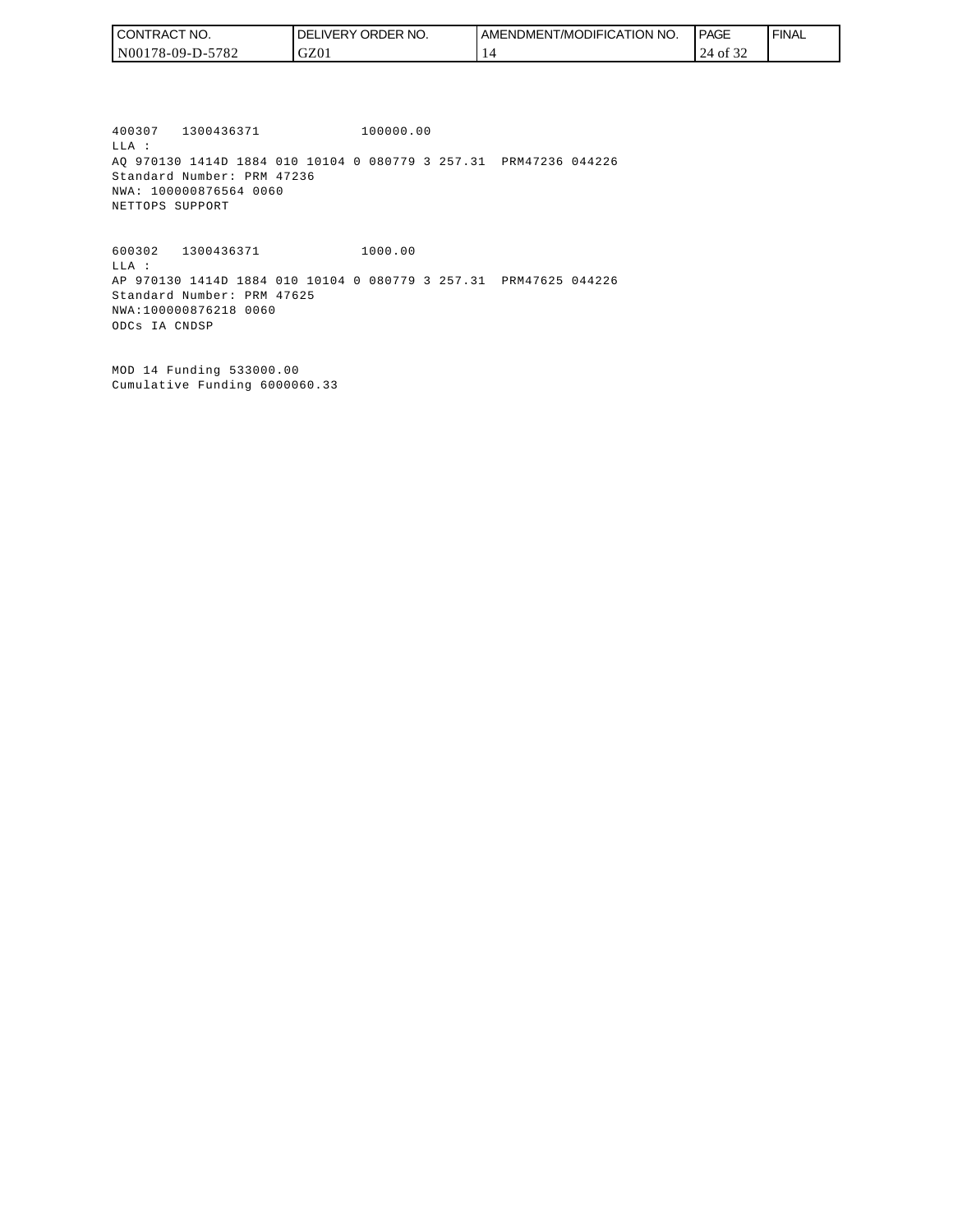| CONTRACT NO.          | ORDER NO.<br>DELI<br><b>IVERY</b> | AMENDMENT/MODIFICATION NO. | <b>PAGE</b>                            | ' FINAL |
|-----------------------|-----------------------------------|----------------------------|----------------------------------------|---------|
| 5782<br>N00178-09-D-3 | GZ01                              |                            | $\sim$ $\sim$ $\sim$<br>ΟĪ<br>ے ر<br>ت |         |

## **SECTION H SPECIAL CONTRACT REQUIREMENTS**

#### 5252.232-9206 SEGREGATION OF COSTS (DEC 2003)

(a) The Contractor agrees to segregate costs incurred under this task order at the lowest level of performance, either task or subtask, rather than on a total task order basis, and to submit invoices reflecting costs incurred at that level. Invoices shall contain summaries of work charged during the period covered, as well as overall cumulative summaries by labor category for all work invoiced to date (if applicable), by line item, task or subtask.

(b) Where multiple lines of accounting are present, the ACRN preceding the accounting citation will be found in Section B and/or Section G. Payment of Contractor invoices shall be accomplished only by charging the ACRN that corresponds to the work invoiced.

(c) Except when payment requests are submitted electronically as specified in the clause at DFARS 252.232-7003, Electronic Submission of Payment Requests, one copy of each invoice or voucher will be provided, at the time of submission to DCAA, to the Task Order Manager.

#### H-350 REIMBURSEMENT OF TRAVEL COSTS (NOV 2005)

(a) Contractor Request and Government Approval of Travel

Any travel under this contract must be specifically requested in writing, by the contractor prior to incurring any travel costs. If this contract is a definite or indefinite delivery contract, then the written Government authorization will be by task/delivery orders issued by the Ordering Officer or by a modification to an issued task/delivery order. If this contract is not a definite or indefinite delivery contract, then the written Government authorization will be by written notice of approval from the Contracting Officer's Representative (COR). The request shall include as a minimum, the following:

- (1) Contract number
- (2) Date, time, and place of proposed travel
- (3) Purpose of travel and how it relates to the contract
- (4) Contractor's estimated cost of travel
- (5) Name(s) of individual(s) traveling and;
- (6) A breakdown of estimated travel and per diem charges.
- (b) General

(1) The costs for travel, subsistence, and lodging shall be reimbursed to the contractor only to the extent that it is necessary and authorized for performance of the work under this contract. The costs for travel, subsistence, and lodging shall be reimbursed to the contractor in accordance with the Federal Acquisition Regulation (FAR) 31.205-46, which is incorporated by reference into this contract. As specified in FAR 31.205-46(a) (2), reimbursement for the costs incurred for lodging, meals and incidental expenses (as defined in the travel regulations cited subparagraphs  $(b)(1)(i)$  through  $(b)(1)(iii)$  below) shall be considered to be reasonable and allowable only to the extent that they do not exceed on a daily basis the maximum per diem rates in effect at the time of travel as set forth in the following:

(i) Federal Travel Regulation prescribed by the General Services Administration for travel in the contiguous 48 United States;

(ii) Joint Travel Regulation, Volume 2, DoD Civilian Personnel, Appendix A, prescribed by the Department of Defense for travel in Alaska, Hawaii, The Commonwealth of Puerto Rico, and the territories and possessions of the United States; or

(iii) Standardized Regulations, (Government Civilians, Foreign Areas), Section 925, "Maximum Travel Per Diem Allowances in Foreign Areas" prescribed by the Department of State, for travel in areas not covered in the travel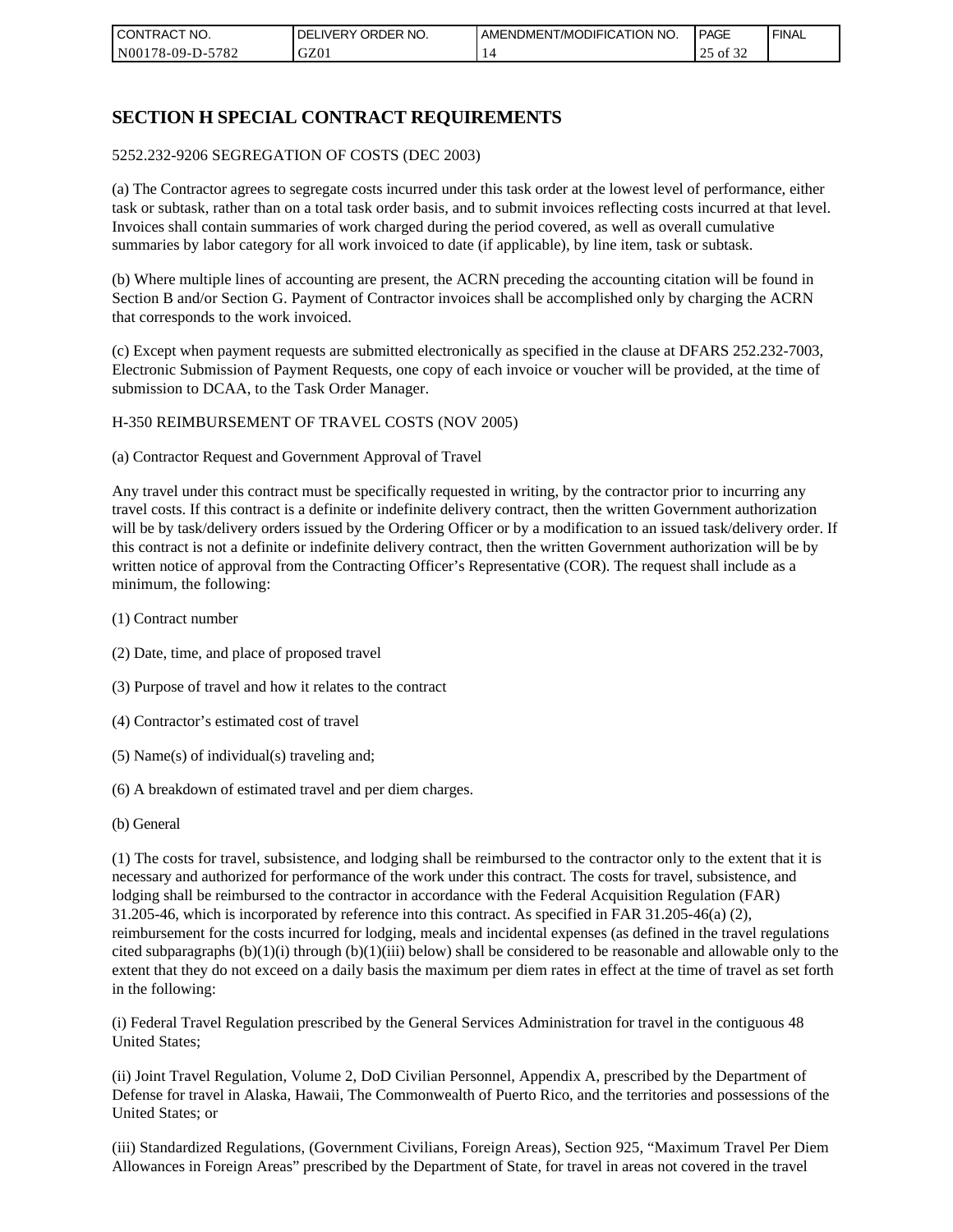| I CONTRACT NO.   | ORDER NO.<br><b>DELIVERY</b> | AMENDMENT/MODIFICATION NO. | <b>PAGE</b> | <b>FINAL</b> |
|------------------|------------------------------|----------------------------|-------------|--------------|
| N00178-09-D-5782 | GZ01                         |                            | 26<br>of 32 |              |

regulations cited in subparagraphs  $(b)(1)(i)$  and  $(b)(1)(ii)$  above.

(2) Personnel in travel status from and to the contractor's place of business and designated work site or vice versa, shall be considered to be performing work under the contract, and contractor shall bill such travel time at the straight (regular) time rate; however, such billing shall not exceed eight hours per person for any one person while in travel status during one calendar day.

(c) Per Diem

(1) The contractor shall not be paid per diem for contractor personnel who reside in the metropolitan area in which the tasks are being performed. Per diem shall not be paid on services performed at contractor's home facility and at any facility required by the contract, or at any location within a radius of 50 miles from the contractor's home facility and any facility required by this contract.

(2) Costs for subsistence and lodging shall be paid to the contractor only to the extent that overnight stay is necessary and authorized in writing by the Government for performance of the work under this contract per paragraph (a). When authorized, per diem shall be paid by the contractor to its employees at a rate not to exceed the rate specified in the travel regulations cited in FAR 31.205-46(a)(2) and authorized in writing by the Government. The authorized per diem rate shall be the same as the prevailing locality per diem rate.

(3) Reimbursement to the contractor for per diem shall be limited to payments to employees not to exceed the authorized per diem and as authorized in writing by the Government per paragraph (a). Fractional parts of a day shall be payable on a prorated basis for purposes of billing for per diem charges attributed to subsistence on days of travel. The departure day from the Permanent Duty Station (PDS) and return day to the PDS shall be 75% of the applicable per diem rate. The contractor shall retain supporting documentation for per diem paid to employees as evidence of actual payments, as required by the FAR 52.216-7 "Allowable Cost and Payment" clause of the contract.

#### (d) Transportation

(1) The contractor shall be paid on the basis of actual amounts paid to the extent that such transportation is necessary for the performance of work under the contract and is authorized in writing by the Government per paragraph (a).

(2) The contractor agrees, in the performance of necessary travel, to use the lowest cost mode commensurate with the requirements of the mission and in accordance with good traffic management principles. When it is necessary to use air or rail travel, the contractor agrees to use coach, tourist class or similar accommodations to the extent consistent with the successful and economical accomplishment of the mission for which the travel is being performed. Documentation must be provided to substantiate non-availability of coach or tourist if business or first class is proposed to accomplish travel requirements.

(3) When transportation by privately owned conveyance (POC) is authorized, the contractor shall be paid on a mileage basis not to exceed the applicable Government transportation rate specified in the travel regulations cited in FAR 31.205-46(a)(2) and is authorized in writing by the Government per paragraph (a).

(4) When transportation by privately owned (motor) vehicle (POV) is authorized, required travel of contractor personnel, that is not commuting travel, may be paid to the extent that it exceeds the normal commuting mileage of such employee. When an employee's POV is used for travel between an employee's residence or the Permanent Duty Station and one or more alternate work sites within the local area, the employee shall be paid mileage for the distance that exceeds the employee's commuting distance.

(5) When transportation by a rental automobile, other special conveyance or public conveyance is authorized, the contractor shall be paid the rental and/or hiring charge and operating expenses incurred on official business (if not included in the rental or hiring charge). When the operating expenses are included in the rental or hiring charge, there should be a record of those expenses available to submit with the receipt. Examples of such operating expenses include: hiring charge (bus, streetcar or subway fares), gasoline and oil, parking, and tunnel tolls.

#### (6) Definitions:

(i) "Permanent Duty Station" (PDS) is the location of the employee's permanent work assignment (i.e., the building or other place where the employee regularly reports for work.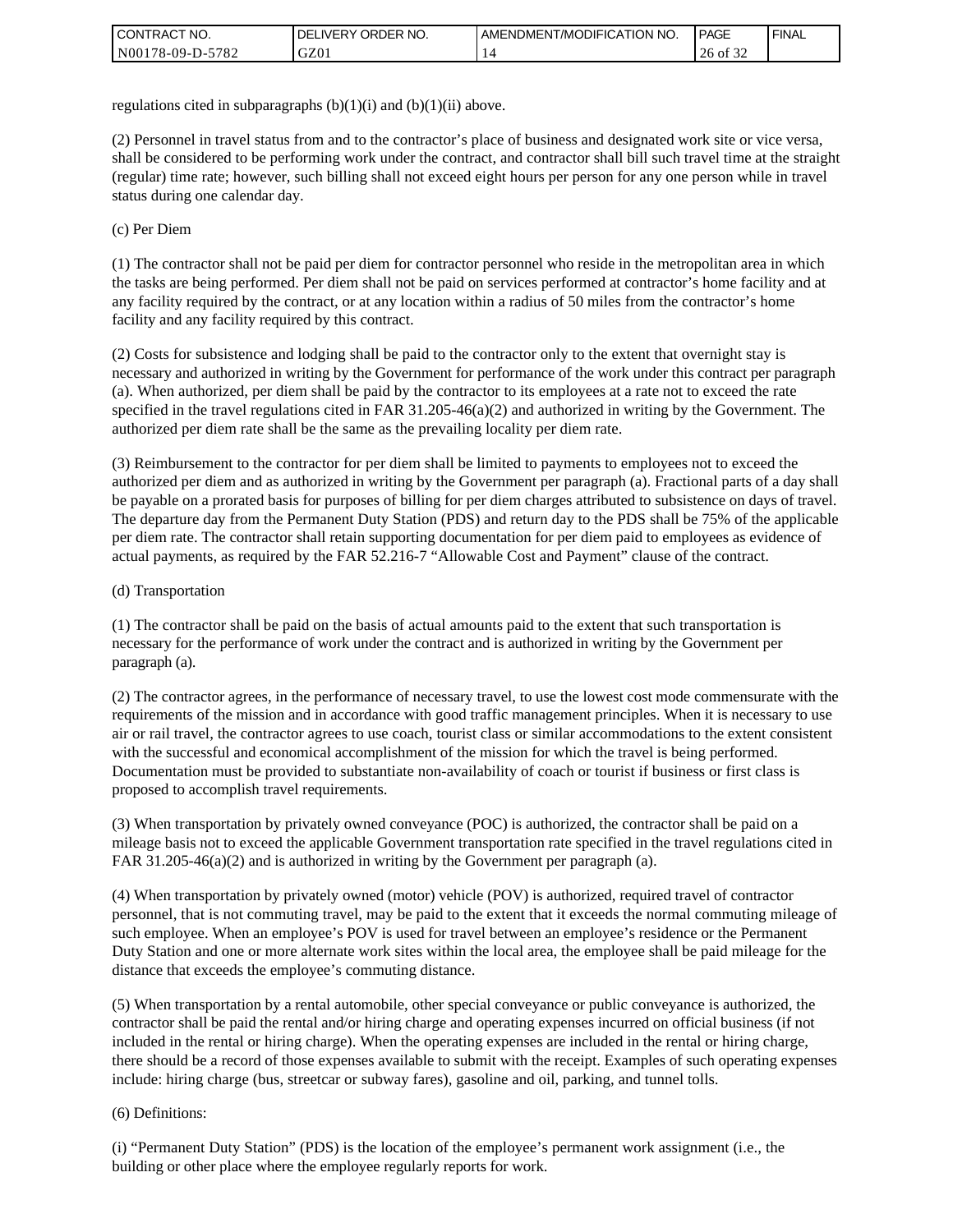| I CONTRACT NO.   | DELIVERY ORDER NO. | <b>LAMENDMENT/MODIFICATION NO.</b> | PAGE         | ' FINAL |
|------------------|--------------------|------------------------------------|--------------|---------|
| N00178-09-D-5782 | GZ01               |                                    | of 32<br>ا ت |         |

(ii) "Privately Owned Conveyance" (POC) is any transportation mode used for the movement of persons from place to place, other than a Government conveyance or common carrier, including a conveyance loaned for a charge to, or rented at personal expense by, an employee for transportation while on travel when such rental conveyance has not been authorized/approved as a Special Conveyance.

(iii) "Privately Owned (Motor) Vehicle (POV)" is any motor vehicle (including an automobile, light truck, van or pickup truck) owned by, or on a long-term lease (12 or more months) to, an employee or that employee's dependent for the primary purpose of providing personal transportation, that:

(a) is self-propelled and licensed to travel on the public highways;

(b) is designed to carry passengers or goods; and

(c) has four or more wheels or is a motorcycle or moped.

(iv) "Special Conveyance" is commercially rented or hired vehicles other than a POC and other than those owned or under contract to an agency.

(v) "Public Conveyance" is local public transportation (e.g., bus, streetcar, subway, etc) or taxicab.

(iv) "Residence" is the fixed or permanent domicile of a person that can be reasonably justified as a bona fide residence.

EXAMPLE 1: Employee's one way commuting distance to regular place of work is 7 miles. Employee drives from residence to an alternate work site, a distance of 18 miles. Upon completion of work, employee returns to residence, a distance of 18 miles.

In this case, the employee is entitled to be reimbursed for the distance that exceeds the normal round trip commuting distance (14 miles). The employee is reimbursed for 22 miles (18 + 18 - 14 = 22).

EXAMPLE 2: Employee's one way commuting distance to regular place of work is 15 miles. Employee drives from residence to an alternate work site, a distance of 5 miles. Upon completion of work, employee returns to residence, a distance of 5 miles.

In this case, the employee is not entitled to be reimbursed for the travel performed (10 miles), since the distance traveled is less than the commuting distance (30 miles) to the regular place of work.

EXAMPLE 3: Employee's one way commuting distance to regular place of work is 15 miles. Employee drives to regular place of work. Employee is required to travel to an alternate work site, a distance of 30 miles. Upon completion of work, employee returns to residence, a distance of 15 miles.

In this case, the employee is entitled to be reimbursed for the distance that exceeds the normal round trip commuting distance (30 miles). The employee is reimbursed for 30 miles  $(15 + 30 + 15 - 30 = 30)$ .

EXAMPLE 4: Employee's one way commuting distance to regular place of work is 12 miles. In the morning the employee drives to an alternate work site (45 miles). In the afternoon the employee returns to the regular place of work (67 miles). After completion of work, employee returns to residence, a distance of 12 miles.

In this case, the employee is entitled to be reimbursed for the distance that exceeds the normal round trip commuting distance (24 miles). The employee is reimbursed for 100 miles  $(45 + 67 + 12 - 24 = 100)$ .

EXAMPLE 5: Employee's one way commuting distance to regular place of work is 35 miles. Employee drives to the regular place of work (35 miles). Later, the employee drives to alternate work site #1 (50 miles) and then to alternate work site #2 (25 miles). Employee then drives to residence (10 miles).

In this case, the employee is entitled to be reimbursed for the distance that exceeds the normal commuting distance (70 miles). The employee is reimbursed for 50 miles  $(35 + 50 + 25 + 10 - 70 = 50)$ .

EXAMPLE 6: Employee's one way commuting distance to regular place of work is 20 miles. Employee drives to the regular place of work (20 miles). Later, the employee drives to alternate work site #1 (10 miles) and then to alternate work site #2 (5 miles). Employee then drives to residence (2 miles).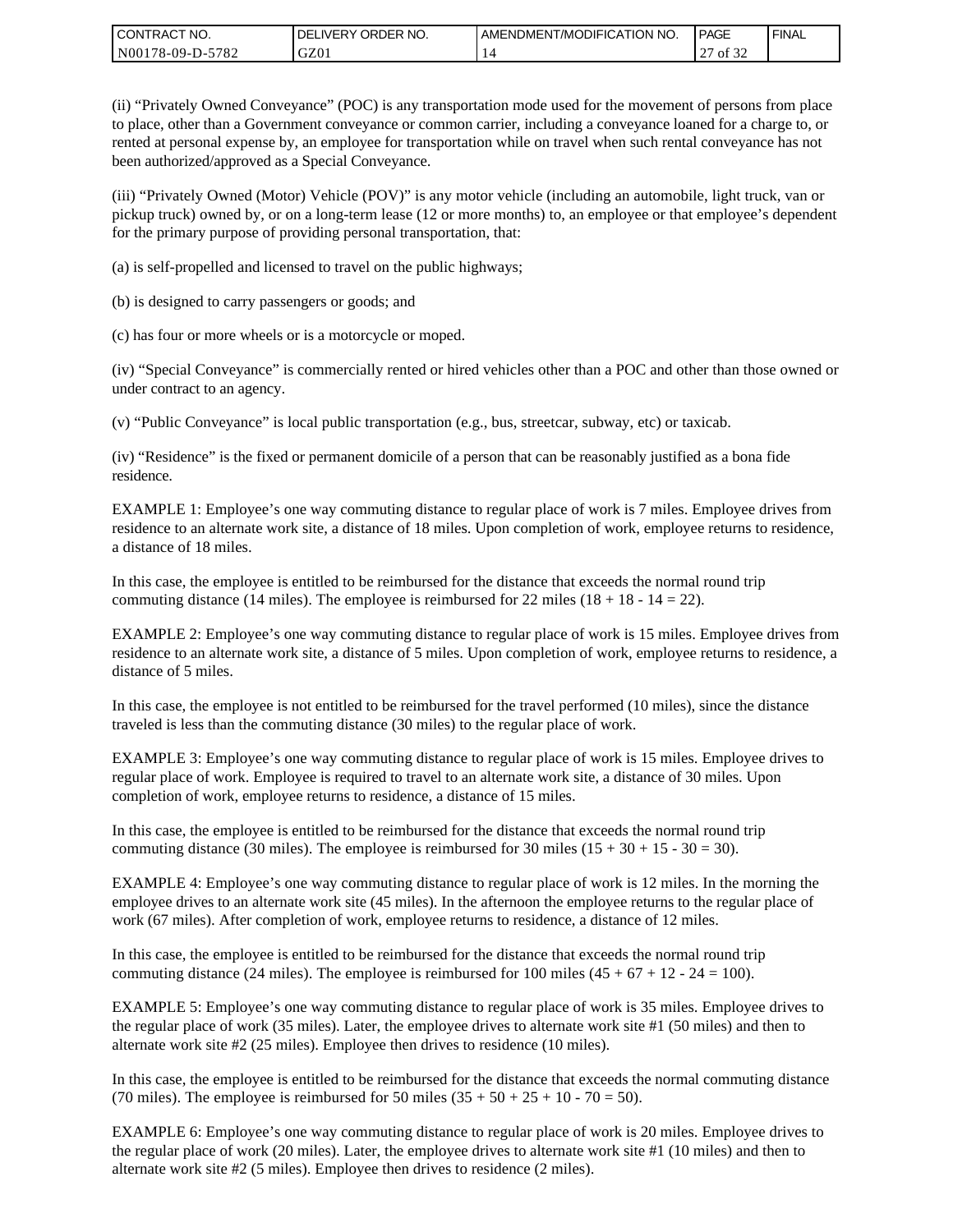| <b>CONTRACT NO.</b> | ' ORDER NO.<br><b>DELIVERY</b> | I AMENDMENT/MODIFICATION NO. | PAGE        | ' FINAL |
|---------------------|--------------------------------|------------------------------|-------------|---------|
| N00178-09-D-5782    | GZ01                           |                              | 28<br>of 32 |         |

In this case, the employee is not entitled to be reimbursed for the travel performed (37 miles), since the distance traveled is less than the commuting distance (40 miles) to the regular place of work.

#### H-355 CONTRACTOR IDENTIFICATION (DEC 1999)

(a) Contractor employees must be clearly identifiable while on Government property by wearing appropriate badges.

(b) Contractor employees are required to clearly identify themselves and the company they work for whenever making contact with Government personnel by telephone or other electronic means.

H-359 LIMITED RELEASE OF CONTRACTOR CONFIDENTIAL BUSINESS INFORMATION (CBI) (NOV 2003)

#### (a) Definition.

"Confidential business information," as used in this clause, is defined as all forms and types of financial, business, scientific, technical, economic, or engineering information, including patterns, plans, compilations, program devices, formulas, designs, prototypes, methods, techniques, processes, procedures, programs, or codes, whether tangible or intangible, and whether or how stored, compiled, or memorialized physically, electronically, graphically, photographically, or in writing if -- (1) the owner thereof has taken reasonable measures to keep such information secret, and (2) the information derives independent economic value, actual or potential from not being generally known to, and not being readily ascertainable through proper means by, the public. Confidential business information may include technical data as that term is defined in DFARS §§ 252.227-7013(a)(14),  $252.227-7015(a)(4)$ , and  $252.227-7018(a)(19)$ . It may also include computer software as that term is defined in DFARS §§ 252.227-7014(a)(4) and 252.227-7018(a)(4).

(b) The Space and Naval Warfare Systems Command (SPAWAR) may release to individuals employed by SPAWAR support contractors and their subcontractors confidential business information submitted by the contractor or its subcontractors pursuant to the provisions of this contract. Business information that would ordinarily be entitled to confidential treatment may be included in the information released to these individuals. Accordingly, by submission of a proposal or execution of this contract, the offeror or contractor and its subcontractors consent to a limited release of its confidential business information.

(c) Circumstances where SPAWAR may release the contractor's or subcontractors' confidential business information include the following:

(1) To other SPAWAR contractors and subcontractors, and their employees tasked with assisting SPAWAR in handling and processing information and documents in the administration of SPAWAR contracts, such as file room management and contract closeout.

(2) To SPAWAR contractors and subcontractors, and their employees tasked with assisting SPAWAR in accounting support services, including access to cost-reimbursement vouchers.

(3) To SPAWAR contractors and subcontractors, and their employees tasked with assisting SPAWAR in crafting performance work statements, assisting with the evaluation of task order cost/technical proposals and assembling performance metrics information.

(d) SPAWAR recognizes its obligation to protect the contractor and its subcontractors from competitive harm that could result from the release of such information. SPAWAR will permit the limited release of confidential business information under paragraphs  $(c)(1)$ ,  $(c)(2)$  and  $(c)(3)$  only under the following conditions:

(1) SPAWAR determines that access is required by other SPAWAR contractors and their subcontractors to perform the tasks described in paragraphs  $(c)(1)$ ,  $(c)(2)$  and  $(c)(3)$ ,

(2) Access to confidential business information is restricted to individuals with a bona fide need to possess,

(3) Contractors, their subcontractors, and their employees who are granted access to confidential business information have signed an appropriate non-disclosure agreement requiring them to provide the same level of protection to confidential business information that would be provided by SPAWAR employees,

(4) Contractors and their subcontractors having access to confidential business information have agreed under their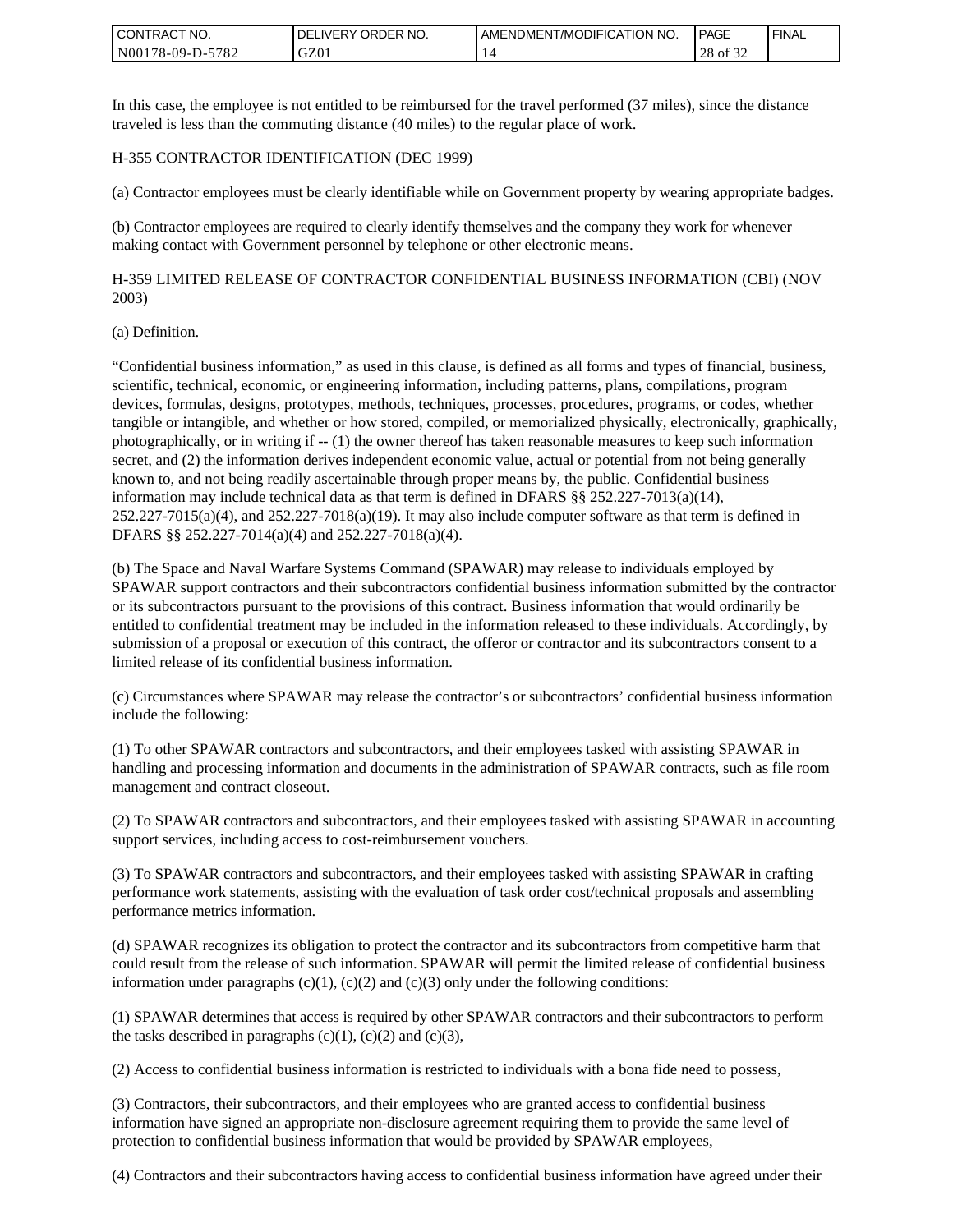| <b>CONTRACT NO.</b> | ' ORDER NO.<br><b>DELIVERY</b> | AMENDMENT/MODIFICATION NO. | <b>PAGE</b>                    | ' FINAL |
|---------------------|--------------------------------|----------------------------|--------------------------------|---------|
| N00178-09-D-5782    | GZ01                           |                            | 0.22<br>20<br>ΟĪ<br>ر _<br>ے ر |         |

contract or a separate corporate non-disclosure agreement to provide the same level of protection to confidential business information that would be provided by SPAWAR employees, and

(5) SPAWAR contractors and their subcontractors performing the tasks described in paragraphs  $(c)(1)$ ,  $(c)(2)$  or  $(c)(3)$ have agreed under their contract or a separate non-disclosure agreement to not use confidential business information for any purpose other than performing the tasks described in paragraphs  $(c)(1)$ ,  $(c)(2)$  and  $(c)(3)$ .

(e) SPAWAR's responsibilities under the Freedom of Information Act are not affected by this clause.

(f) If SPAWAR satisfies the conditions listed in paragraph (d), the contractor and its subcontractors agree to indemnify and hold harmless the Government, its agents, and employees from every claim or liability, including attorneys fees, court costs, and expenses, arising out of, or in any way related to, the misuse or unauthorized modification, reproduction, release, display, or disclosure of confidential business information provided by the contractor to the Government.

(g) The contractor agrees to include, and require inclusion of, this clause in all subcontracts at any tier that requires the furnishing of confidential business information.

#### ORGANIZATIONAL CONFLICT OF INTEREST (NAVSEA) (JUL 2000) (RESTATED FROM BASIC CONTRACT)

(a) "Organizational Conflict of Interest" means that because of other activities or relationships with other persons, a person is unable or potentially unable to render impartial assistance or advice to the Government, or the person's objectivity in performing the contract work is or might be otherwise impaired, or a person has an unfair competitive advantage. "Person" as used herein includes Corporations, Partnerships, Joint Ventures, and other business enterprises.

(b) The Contractor warrants that to the best of its knowledge and belief, and except as otherwise set forth in the contract, the Contractor does not have any organizational conflict of interest(s) as defined in paragraph (a).

(c) It is recognized that the effort to be performed by the Contractor under this contract may create a potential organizational conflict of interest on the instant contract or on a future acquisition. In order to avoid this potential conflict of interest, and at the same time to avoid prejudicing the best interest of the Government, the right of the Contractor to participate in future procurement of equipment and/or services that are the subject of any work under this contract shall be limited as described below in accordance with the requirements of FAR 9.5.

(d) (1) The Contractor agrees that it shall not release, disclose, or use in any way that would permit or result in disclosure to any party outside the Government any information provided to the Contractor by the Government during or as a result of performance of this contract. Such information includes, but is not limited to, information submitted to the Government on a confidential basis by other persons. Further, the prohibition against release of Government provided information extends to cover such information whether or not in its original form, e.g., where the information has been included in Contractor generated work or where it is discernible from materials incorporating or based upon such information. This prohibition shall not expire after a given period of time.

(2) The Contractor agrees that it shall not release, disclose, or use in any way that would permit or result in disclosure to any party outside the Government any information generated or derived during or as a result of performance of this contract. This prohibition shall expire after a period of three years after completion of performance of this contract.

(3) The prohibitions contained in subparagraphs  $(d)(1)$  and  $(d)(2)$  shall apply with equal force to any affiliate of the Contractor, any subcontractor, consultant, or employee of the Contractor, any joint venture involving the Contractor, any entity into or with which it may merge or affiliate, or any successor or assign of the Contractor. The terms of paragraph (f) of this Special Contract Requirement relating to notification shall apply to any release of information in contravention of this paragraph (d).

(e) The Contractor further agrees that, during the performance of this contract and for a period of three years after completion of performance of this contract, the Contractor, any affiliate of the Contractor, any subcontractor, consultant, or employee of the Contractor, any joint venture involving the Contractor, any entity into or with which it may subsequently merge or affiliate, or any other successor or assign of the Contractor, shall not furnish to the United States Government, either as a prime contractor or as a subcontractor, or as a consultant to a prime contractor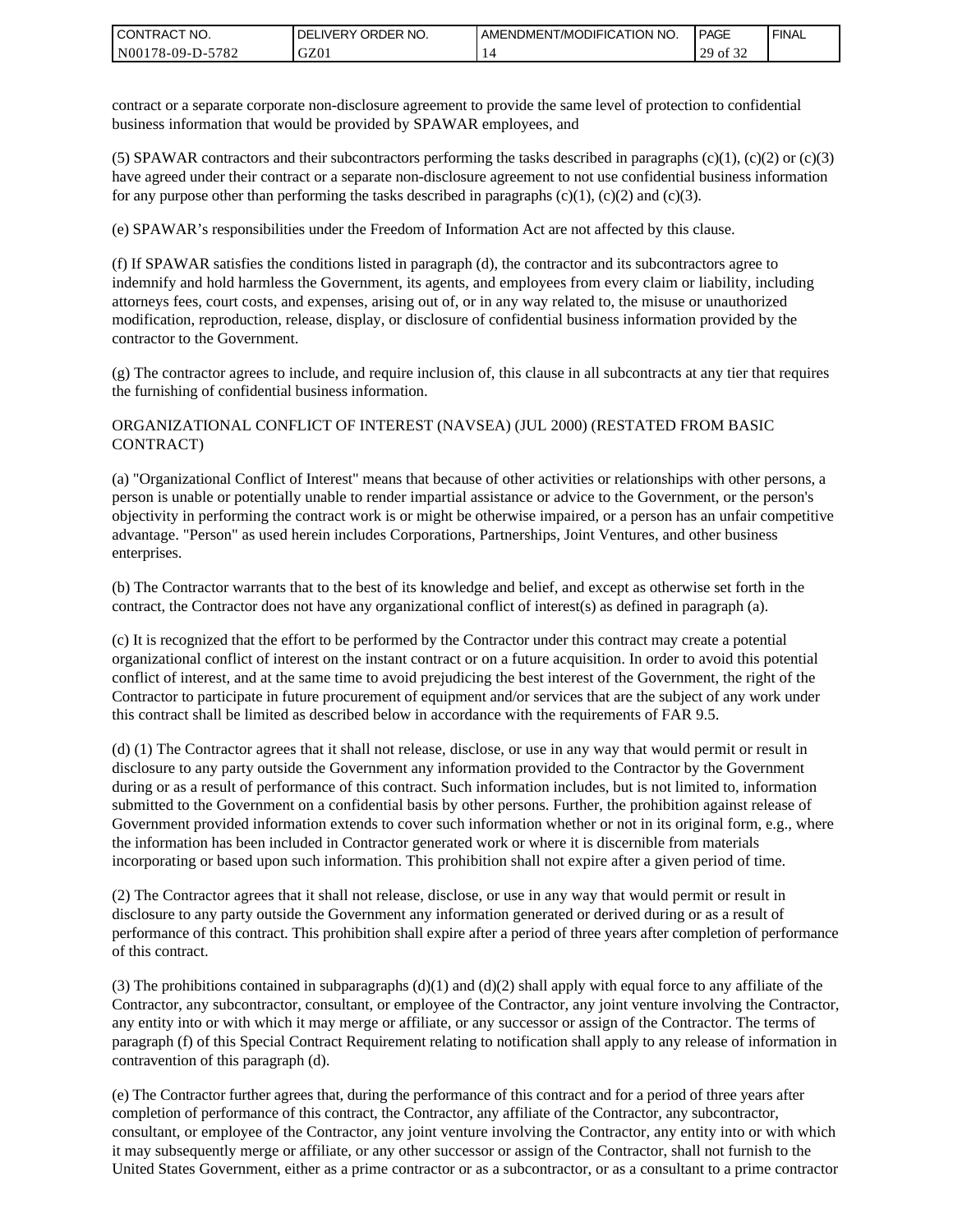| l CON <sup>-</sup><br>'TRACT NO. | NO.<br>ORDER<br>.IVERY<br>DELI | AMENDMENT/MODIFICATION NO. | <b>PAGE</b>                         | ' FINAL |
|----------------------------------|--------------------------------|----------------------------|-------------------------------------|---------|
| N00178-09-D-5<br>5782            | GZ01                           |                            | 0.22<br>$\Omega$<br>ΟĪ<br>3U<br>ے ر |         |

or subcontractor, any system, component or services which is the subject of the work to be performed under this contract. This exclusion does not apply to any recompetition for those systems, components or services furnished pursuant to this contract. As provided in FAR 9.505-2, if the Government procures the system, component, or services on the basis of work statements growing out of the effort performed under this contract, from a source other than the contractor, subcontractor, affiliate, or assign of either, during the course of performance of this contract or before the three year period following completion of this contract has lapsed, the Contractor may, with the authorization of the SeaPort/Task Order Contracting Officer, participate in a subsequent procurement for the same system, component, or service. In other words, the Contractor may be authorized to compete for procurement(s) for systems, components or services subsequent to an intervening procurement.

(f) The Contractor agrees that, if after award, it discovers an actual or potential organizational conflict of interest, it shall make immediate and full disclosure in writing to the SeaPort/Task Order Contracting Officer. The notification shall include a description of the actual or potential organizational conflict of interest, a description of the action which the Contractor has taken or proposes to take to avoid, mitigate, or neutralize the conflict, and any other relevant information that would assist the SeaPort/Task Order Contracting Officer in making a determination on this matter. Notwithstanding this notification, the Government may terminate the contract/Task Orders for the convenience of the Government if determined to be in the best interest of the Government.

(g) Notwithstanding paragraph (f) above, if the Contractor was aware, or should have been aware, of an organizational conflict of interest prior to the award of this contract or becomes, or should become, aware of an organizational conflict of interest after award of this contract and does not make an immediate and full disclosure in writing to the SeaPort/Task Order Contracting Officer, the Government may terminate this contract/task orders for default.

(h) If the Contractor takes any action prohibited by this requirement or fails to take action required by this requirement, the Government may terminate this contract for default.

(i) The SeaPort/Task Order's Contracting Officer's decision as to the existence or nonexistence of an actual or potential organizational conflict of interest shall be final.

(j) Nothing in this requirement is intended to prohibit or preclude the Contractor from marketing or selling to the United States Government its product lines in existence on the effective date of this contract; nor, shall this requirement preclude the Contractor from participating in any research and development or delivering any design development model or prototype of any such equipment. Additionally, sale of catalog or standard commercial items are exempt from this requirement.

(k) The Contractor shall promptly notify the Contracting Officer, in writing, if it has been tasked to evaluate or advise the Government concerning its own products or activities or those of a competitor in order to ensure proper safeguards exist to guarantee objectivity and to protect the Government's interest.

(l) The Contractor shall include this requirement in subcontracts of any tier which involve access to information or situations/conditions covered by the preceding paragraphs, substituting "subcontractor" for "contractor" where appropriate.

(m) The rights and remedies described herein shall not be exclusive and are in addition to other rights and remedies provided by law or elsewhere included in the basic contract or this task order.

(n) Compliance with this requirement is a material requirement of the basic contract and this task order.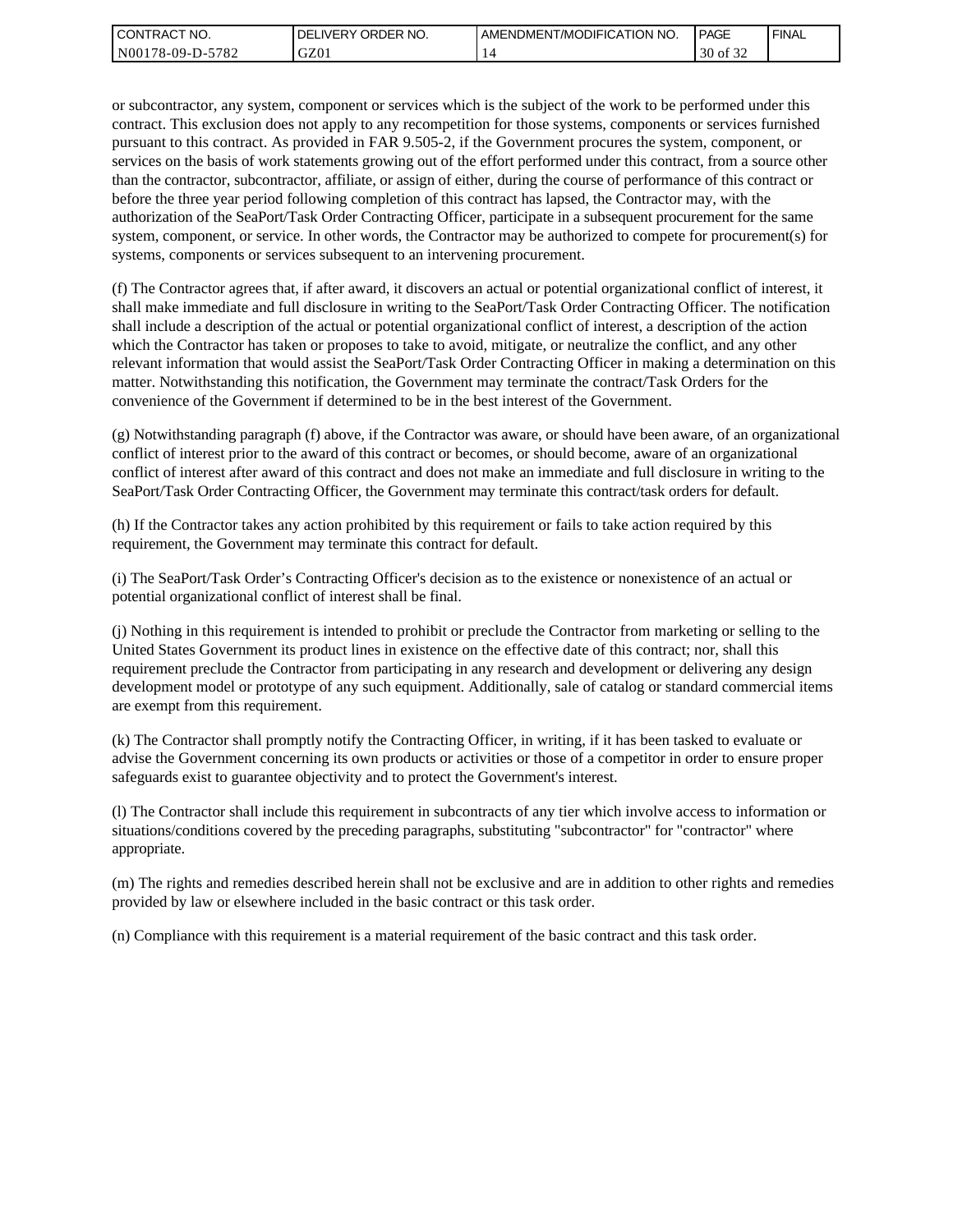| CONTRACT NO.     | ORDER <sup>'</sup><br>NO.<br><b>DELIVERY</b> | AMENDMENT/MODIFICATION NO. | PAGE            | <b>FINAL</b> |
|------------------|----------------------------------------------|----------------------------|-----------------|--------------|
| N00178-09-D-5782 | GZ01                                         |                            | 0Ī<br>51<br>ے ر |              |

## **SECTION I CONTRACT CLAUSES**

52.217-9 OPTION TO EXTEND THE TERM OF THE CONTRACT (MAR 2000)

(a) The Government may extend the term of this task order by written notice to the Contractor on or before the expiration of the task order; provided, that the Government gives the Contractor a preliminary written notice of its intent to extend at least 60 days before the task order expires. The preliminary notice does not commit the Government to an extension.

(b) If the Government exercises this option, the extended task order shall be considered to include this option clause.

(c) The total duration of this task order, including the exercise of any options under this clause, shall not exceed five years.

#### 52.219-14 LIMITATIONS OF SUBCONTRACTING (DEC 1996)

Authorized subcontractors:

Nortel Government Solutions, Inc

Mandex, Inc.

Planned Systems International, Inc.

Dependable global Solutions, Inc

Cyber Squared, Inc.